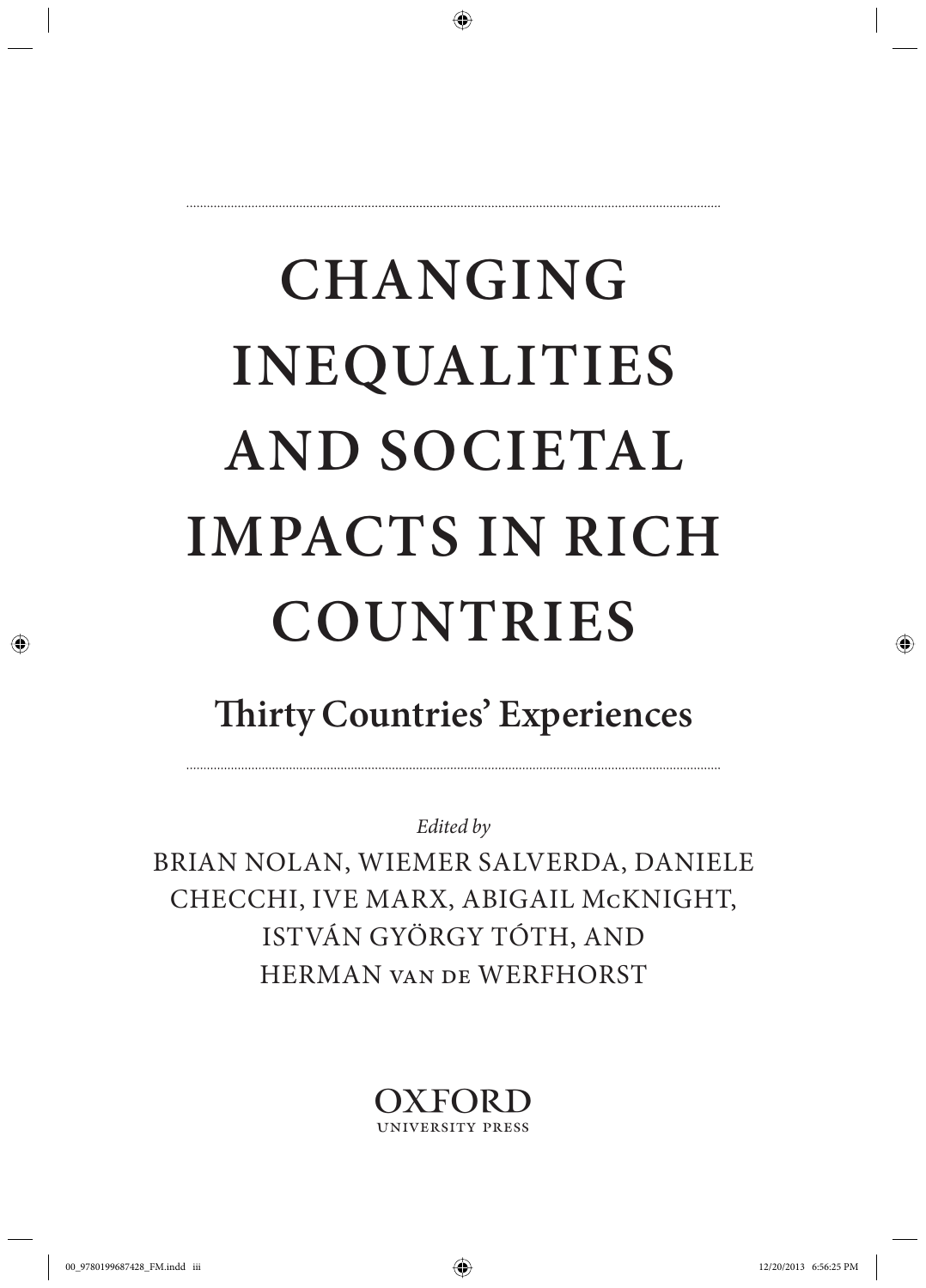# **OXFORD**<br>UNIVERSITY PRESS

Great Clarendon Street, Oxford, OX2 6DP, United Kingdom

 Oxford University Press is a department of the University of Oxford. It furthers the University's objective of excellence in research, scholarship, and education by publishing worldwide. Oxford is a registered trade mark of Oxford University Press in the UK and in certain other countries

© Oxford University Press 2014

The moral rights of the authors have been asserted

First Edition published in 2014

#### Impression: 1

 All rights reserved. No part of this publication may be reproduced, stored in a retrieval system, or transmitted, in any form or by any means, without the prior permission in writing of Oxford University Press, or as expressly permitted by law, by licence or under terms agreed with the appropriate reprographics rights organization. Enquiries concerning reproduction outside the scope of the above should be sent to the Rights Department, Oxford University Press, at the address above

> You must not circulate this work in any other form and you must impose this same condition on any acquirer

 Published in the United States of America by Oxford University Press 198 Madison Avenue, New York, NY 10016, United States of America

British Library Cataloguing in Publication Data

Data available

Library of Congress Control Number: 2013955766

ISBN 978–0–19–968742–8

 Printed and bound in Great Britain by CIP Group (UK) Ltd, Croydon, CRO 4YY

 Links to third party websites are provided by Oxford in good faith and for information only. Oxford disclaims any responsibility for the materials contained in any third party website referenced in this work.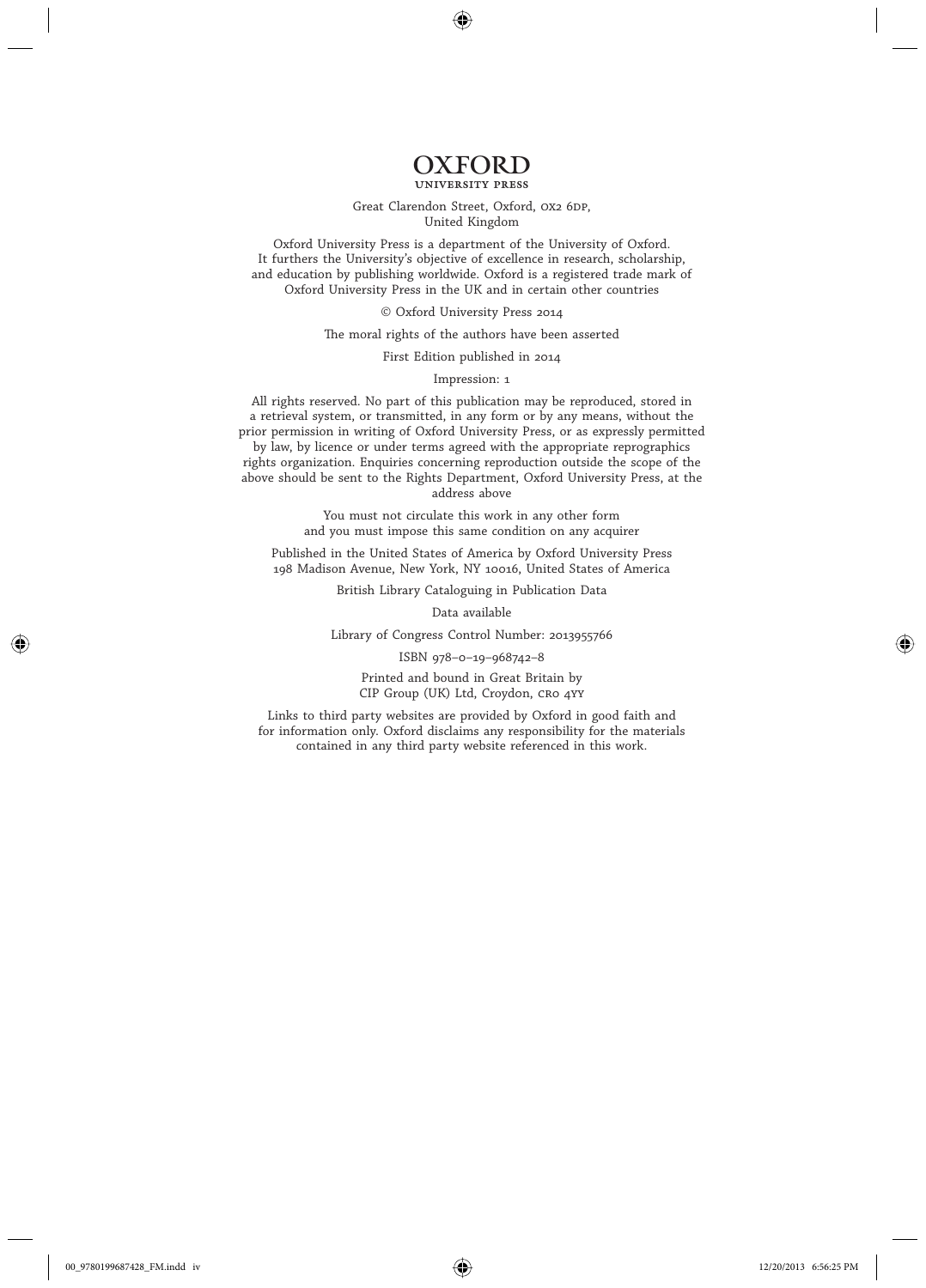#### CHAPTER 24

# SLOVAKIA AND THE CZECH [REPUBLIC: INEQUALITIES AND](#page--1-0)  C ONVERGENCES AFTER THE VELVET DIVORCE\*

#### MARTIN KAHANEC , MARTIN GUZI , MONIKA MARTIŠKOVÁ ,

#### AND ZUZANA SIEBERTOVÁ

### **1. Introduction**

 The roots of inequalities in the Czech Republic and Slovakia date back to the times even before the establishment of Czechoslovakia in 1918, when northern parts of the Austrian Empire—the present-day Czech Republic—and northern parts of the Kingdom of Hungary—present-day Slovakia and Carpathian Ruthenia—united in a new state.<sup>2</sup> The two parts of the newly established state differed in a number of aspects, including the degree of industrialization, urbanization, education and literacy (Slovakia being the less-industrialized part) and preferences (Slovakia being the more conservative and religious part). Within pre-war and post-war Czechoslovakia the two parts converged in many aspects, whether as a consequence of deliberate policies or as a by-product of mingling populations and economic and social interactions under one umbrella.

\* We thank Wiemer Salverda, István György Tóth, an anonymous referee and the reviewers from Tárki and the GINI project for useful comments on earlier drafts of this chapter as well as the 'GINI Country Report: The Czech Republic and Slovakia' on which this chapter draws (available at [www.](http://www.gini-research.org/CT-Czech-and-Slovak) [gini-research.org/CT-Czech-and-Slovak](http://www.gini-research.org/CT-Czech-and-Slovak)). We also thank Michal Páleník and Filip Pertold for their indispensable contributions to that report, as well as Daniel Munich for providing some inequality data for the Czech Republic. We are indebted to Matúš Konečný for his excellent editorial support. Remaining errors are ours. 1

<sup>1</sup> Most of Carpathian Ruthenia ceased to be part of Czechoslovakia after World War II.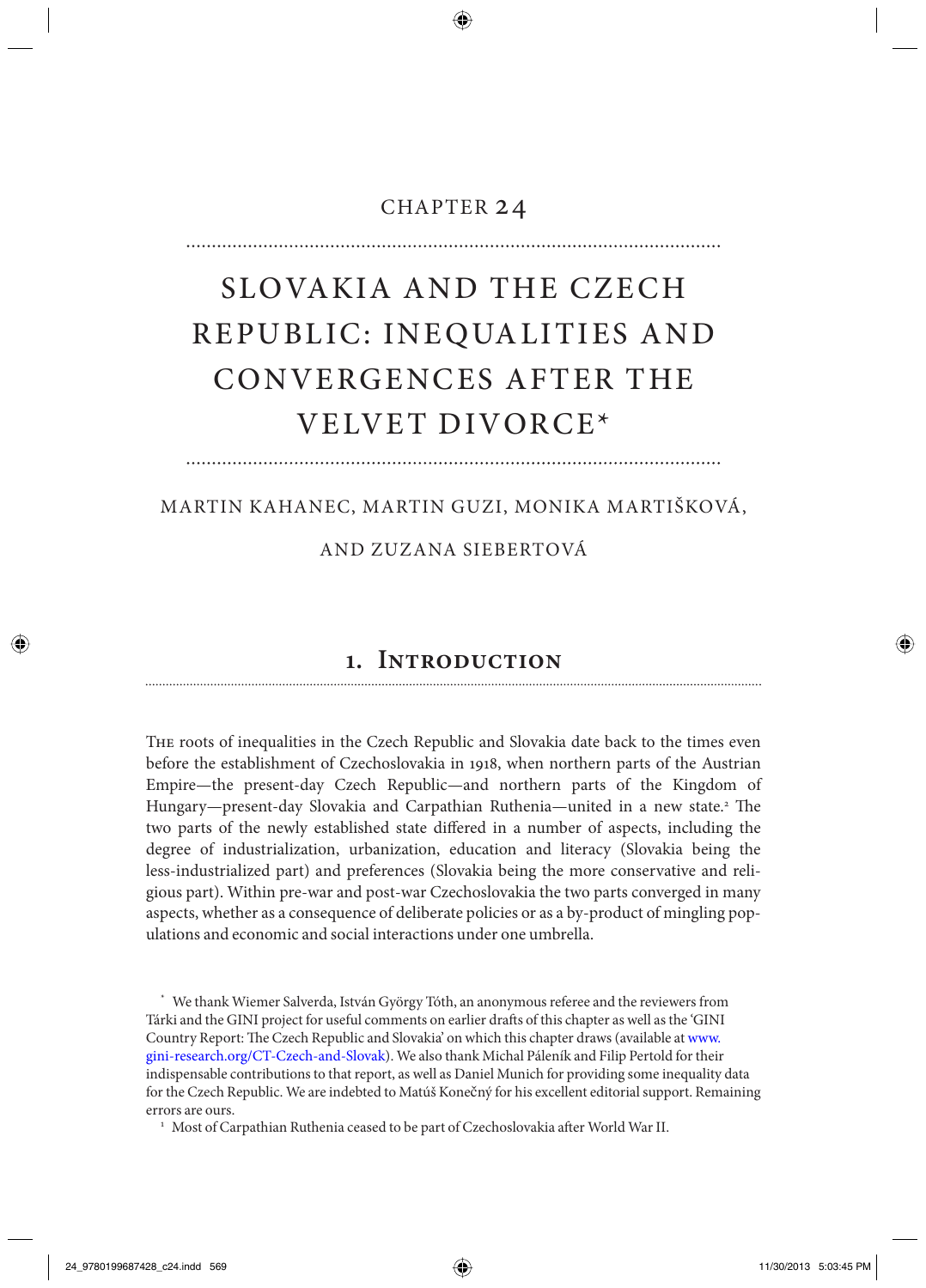The coup d'état in 1948, followed by four decades of communist rule, deeply affected the Czech and Slovak societies, with scarring effects that lasted well beyond the 1989 Velvet Revolution. One of the key policy doctrines during the communist period was reduction of inequality, which the communist regime often enforced using rather harsh methods, such as the 1953 currency reform.<sup>2</sup> After the Velvet Revolution, deep economic, social, and political reforms were implemented, leading to democratization and economic liberalization in Czechoslovakia. On 1 January 1993, the so-called Velvet Divorce resulted in two successor states to Czechoslovakia—the Czech Republic and Slovakia.

 While some of these legacies have withered away (both Slovakia and the Czech Republic are now similarly non-agricultural), others have affected and still affect inequalities in the two independent republics (Slovakia, for example, remains more conservative). Understanding those legacies is thus crucial in interpreting inequalities and their impacts in the Czech Republic and Slovakia.

This chapter's main objective is to provide a comprehensive account of changing inequalities in income, wealth or education over time and their social, political and cultural impacts in the Czech Republic and Slovakia. This includes elaboration of country-specific narratives and interpretations linked to national policies and institutions, but also comparative accounts illuminating the variation observed between the two countries. Data permitting, the chapter primarily covers the period from 1980 to present, mainly focusing on the 1990s and 2000s. We offer a comprehensive description of the driving forces behind inequalities and their impacts, rather than extensive statistical evidence of all trends.<sup>3</sup>

 To this end, Section 2 of this chapter depicts the nature of inequality and its development over time. Facing severe data limitations and measurement challenges, every effort is made to define and measure inequality over time and across the two countries as uniformly as possible, applying a common methodology. Sections 3 and 4 are dedicated to analysis of the social, political and cultural impacts of changing inequalities. The policy context is discussed in Section 5. Section 6 comparatively evaluates the experience of the two countries and offers conclusions. This chapter draws on the *GINI Country Report: The Czech Republic and Slovakia* (Kahanec, Guzi, Martišková, Paleník, Pertold and Siebertová, 2013).

# **2. The Nature of Inequality and Its Development over Time**

The process of economic and political transformation at the beginning of the 1990s released economic and societal processes that provided drivers for rising income inequalities in the Czech Republic and Slovakia. Prior to 1989, the Czech and Slovak societies in Czechoslovakia had felt some income inequalities, but their extent had been modest, and they manifested in different ways. For example, some inequalities expressed themselves

<sup>&</sup>lt;sup>2</sup> Other redistribution mechanisms included price subventions and regulations as well as wage interventions (Mareš, 1999). 3

<sup>&</sup>lt;sup>3</sup> These are provided in the underlying report Kahanec *et al.*, (2013), available online at <www. gini-research.org/CR-Czech-and-Slovak>.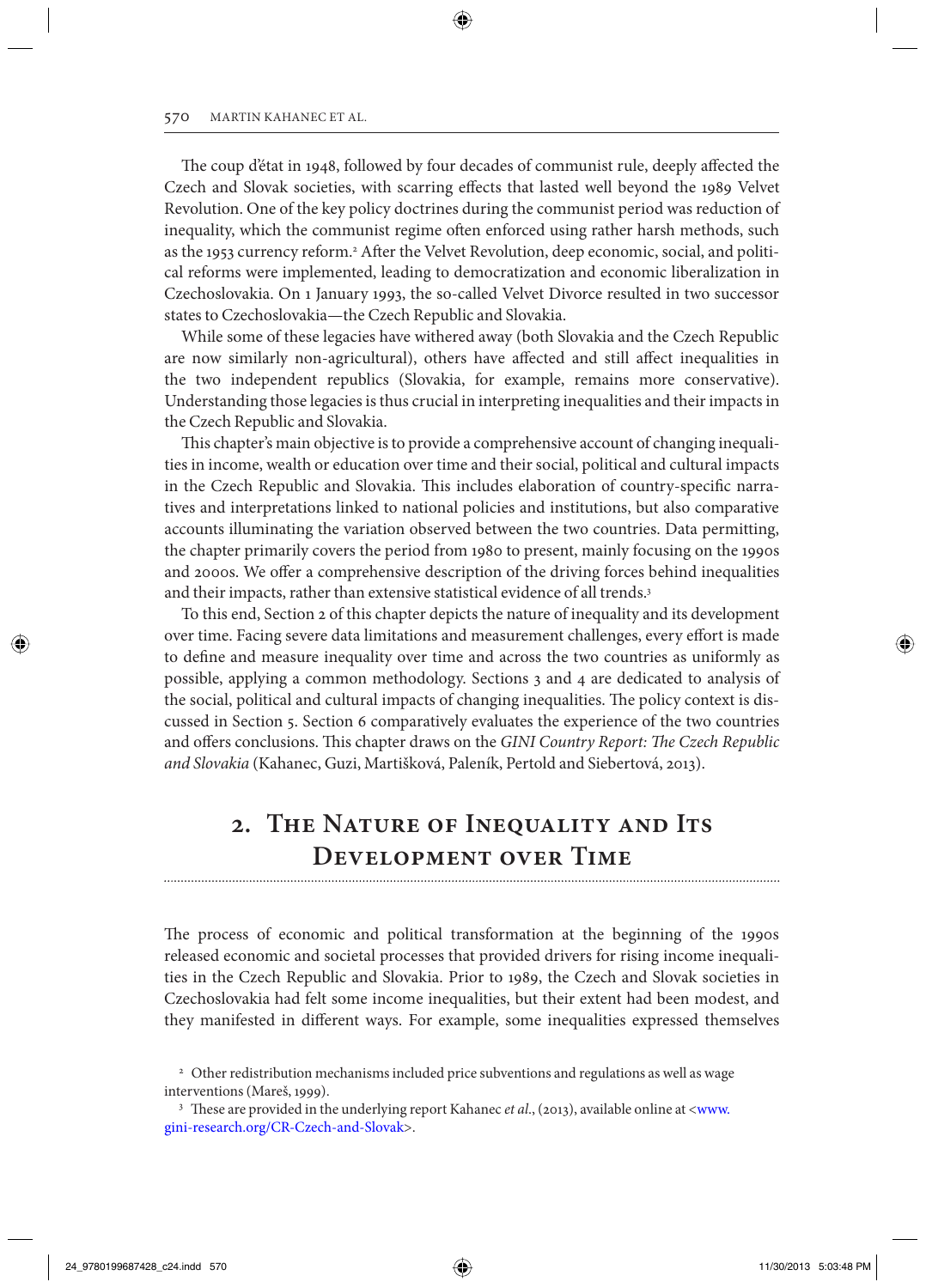in terms of the accessibility of goods. After the fall of the communist regime, the Czech Republic and Slovakia, along with many other post-socialist countries, went through a series of major political, social and economic changes. The formerly centrally-planned economy collapsed, resulting in various shocks to the economy. Producers lost their customers, unemployment grew, inflation hit savings, and former business and social ties were broken. In this chapter, we concentrate on the development of income and educational inequalities in the Czech Republic and Slovakia, especially during and after the transformation period of the 1990s. We reveal the drivers and the reasons for the observed developments as well as their consequences and social impacts, focusing on changes in the economy, labour markets, and education.

#### **Has Inequality Grown?**

 Both the Czech Republic and Slovakia are considered to belong to the group of countries where inequalities grew significantly during the 1990s (OECD, 2011). However, in comparison with some other transition countries, income inequalities remained modest. 4 In Figure 24.1 we observe a steady decline before the Velvet Revolution, a steep increase during the 1990s, and a levelling off during the 2000s. It appears that the observed variation has



#### **Figure 24.1** Income inequality in the Czech Republic and Slovakia

*Notes*: Gini coefficient in Czechoslovakia (hollow square), Czech Republic (diamond), Slovakia (square). Gini coefficient measures the dispersion among frequency distribution of incomes. It ranges from 0, which represents absolute equality, to 1 representing absolute inequality in society. Gini coefficients based on disposable income. The income sharing unit is the household. Equivalization: household per capita until 1992; none 1993–2004; equivalized since 2005.

*Sources*: 1958–1988 Atkinson and Micklewright (1992); 1989–1992 Cornia (1994); 1993–2002 Transmonee (2004) except for 1993–1995 for Slovakia; 1993 for Slovakia from Milanovic (1998); 2003 Transmonee (2005); 2005–2010 own calculations based on EU Survey of Income and Living Conditions.

<sup>4</sup> For example, according to Transmonee (2004), the Gini coefficient in the Baltic states rose by about 0.1 over the 1990s, from about 0.25–0.30 to as high as 0.35–0.40. Compare to Figure 24.1.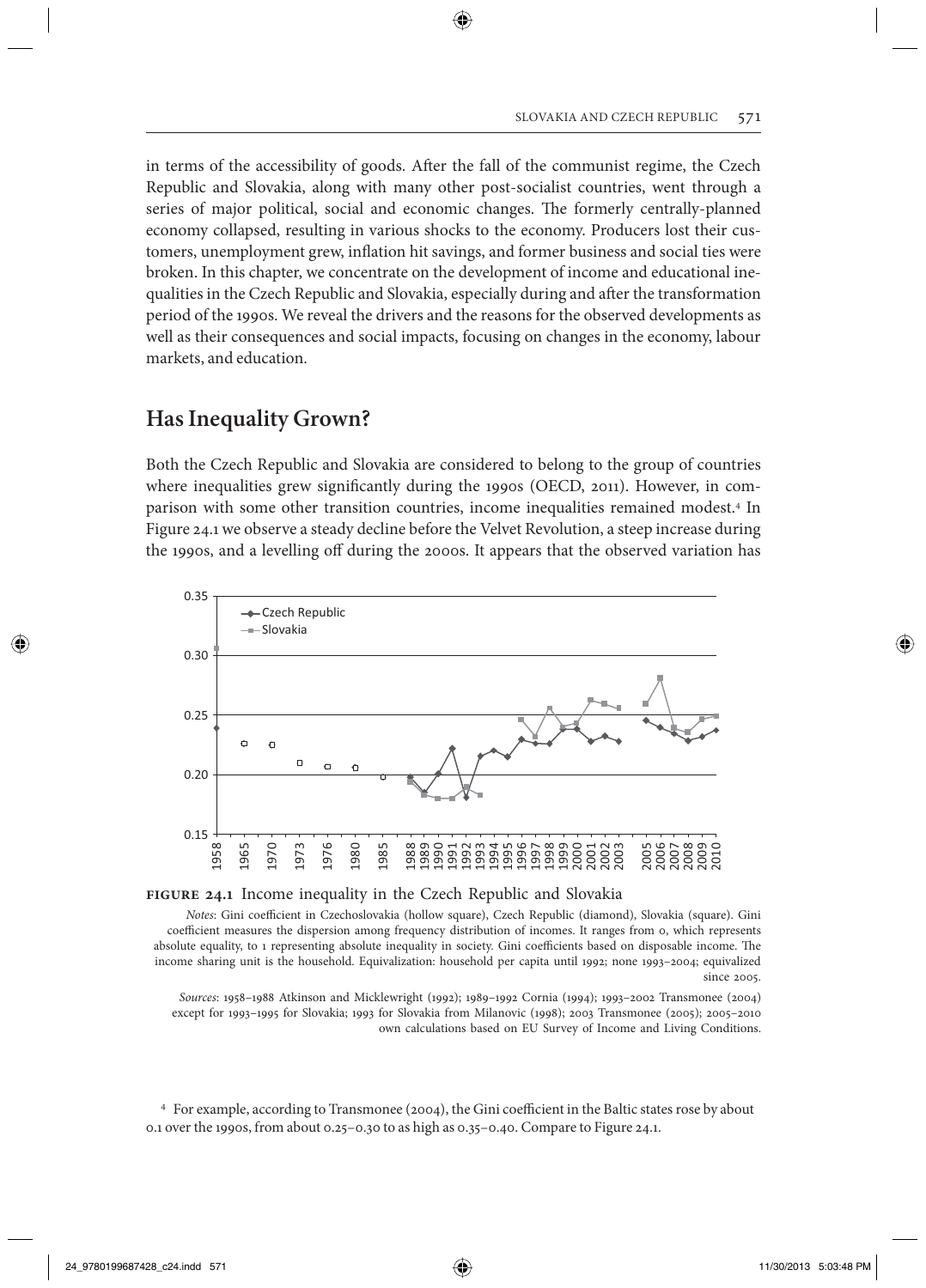been greater in Slovakia than in the Czech Republic, but data limitations do not permit a definite conclusion in this respect.

The growth of inequalities is primarily attributed to the increase in incomes in the top decile, as well as changing patterns of remuneration, where education gained an exceptional position as a key determinant of earnings. However, redistributive policies have partially mitigated the consequences of the economic transformations on inequalities.

Rising inequalities in the 1990s mostly affected middle-income groups. As claimed by Mysíková (2011), the distribution of income in the Czech Republic has shifted towards the tails of the density function, shrinking the middle section. This phenomenon, also called 'hollowing out the middle', suggests that the middle-income group shrank while income groups in both tails of the distribution grew. A possible explanation is offered by Sirovátka and Mareš (2006), who claim that the expensive redistributive policies were paid for mostly by the middle-income groups, lowering the levels of poverty rates at the cost of a lowered net income for the working population.

 Despite the changes in the composition of income, growth of income inequalities remained relatively low compared to other transforming countries. This is mainly because wage differences were not high before the 1990s. In addition, the Czech Republic and, especially, Slovakia have moderate average wages and social benefits do not fall far short of the minimum wage. The combination of these factors results in a higher density of low-income workers and families and lower inequality overall.

The changes in the distribution of income in the 1990s can be linked to the changes in the remuneration schemes of employees, which themselves reflected changing demand for and supply of various types of labour and skills, as well as changing institutional contexts. In the Czech Republic, workers' characteristics, such as age and number of children have lost much of their importance since the 1990s. More recently, they do not explain much of the income variation, whereas education and position at work gained significance (Večerník, 2001). The changes in the composition of low-income households between 1988 and 1996 can serve as an example of the changing inequality patterns. According to Večerník (2001) the lowest-income households in the Czech Republic were composed of retirees receiving only social transfers in 1988 while, eight years later, low-income households were mostly families with children.

 Instruments of redistribution play an important role in lowering income inequalities in both countries.<sup>5</sup> For instance, in Slovakia, the Gini coefficient for income before taxes and transfers for the age group over 65 is around 0.80, while after redistribution it is circa 0.20. $\degree$ Similarly, in the Czech Republic redistribution in this cohort lowers the Gini coefficient from 0.85, before, to 0.19, after, taxes and transfers.<sup>7</sup> Tax redistribution also lowers inequality for the working population, but we can observe some additional dynamics in Slovakia. In the mid 2000s taxation was significantly decreasing inequalities (from 0.40 to 0.23) while in the late 2000s taxation contributed significantly less to the income redistribution of the working population. A key factor was the introduction of a flat tax rate in 2004, which had positive impacts on high-income groups, but a neutral effect on low-income populations.<sup>8</sup>

5 See also Garner and Terrell (1998).

6 Based on OECD Social and Welfare statistics, late 2000s.

7 Based on OECD Social and Welfare statistics, late 2000s.

8 OECD Social expenditures database. For details see Figure 2.9 and the related discussion in Kahanec *et al* . (2013).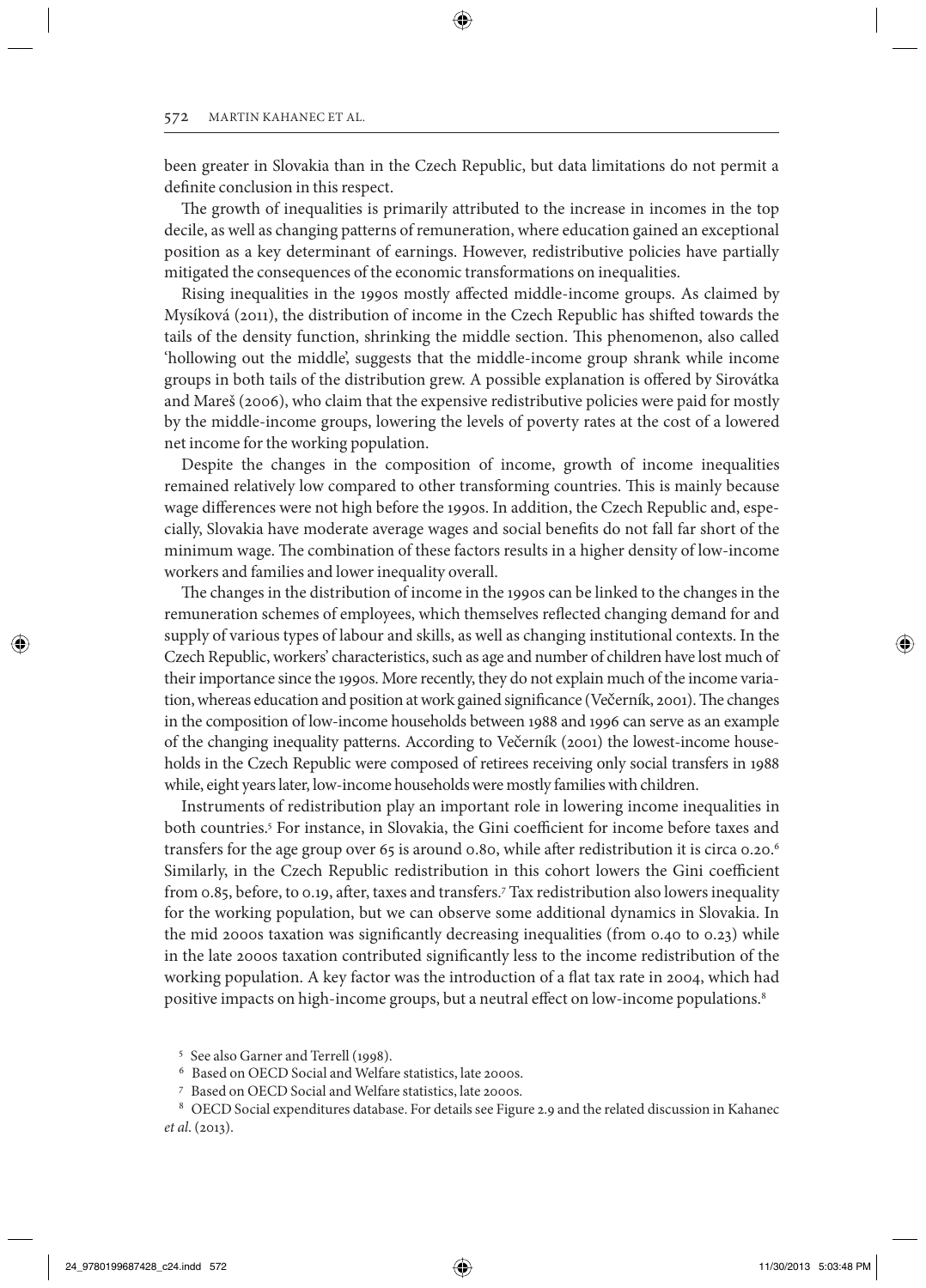#### **Labour Market**

 Growth of income inequalities in both countries in the 1990s was mostly determined by the growth of earnings inequalities, which in turn reflected the manifold changes in the labour market. The earnings distribution illustrates these changes. At the end of the 1980s in the Czech Republic, the 90th to 10th decile ratio of wages was 2.4. This ratio increased rapidly in the 1990s, with 90th decile wages three times higher than the 10th decile wages in 1999. The corresponding figure for 2009 was 3.19.<sup>9</sup> In Slovakia, the corresponding ratio for gross earnings increased from 1.89 in 2002 to 2.00 in 2004, and has oscillated around that figure since.<sup>10</sup>

The overall number of self-employed individuals in the Czech Republic increased between 1993 and 1998 by 4 percentage points, or 130,000 people. In 2010, 17.7 per cent of households declared self-employment as their main source of income.<sup>11</sup> In Slovakia, the number of self-employed rose from 6 per cent of workers in 1998 to the current value of 16 per cent, near the EU average. According to Garner and Terrell (1998), the impact of self-employment gains in income redistribution within three years after 1989 was more visible in Slovakia then in the Czech Republic, comprising an 11.4 per cent share on Gini in Slovakia, compared to 9.2 in the Czech Republic.

 Another new phenomenon in the labour market appeared in the late 1990s, when alternative forms of employment contracts, such as part-time work or temporary work, became available. Since 1997, the share of part-time workers has persistently fluctuated at around 5 per cent of the working population in the Czech Republic and around 4 per cent in Slovakia.<sup>12</sup>

An important variable, where the two countries have differed markedly, is the unemployment rate. One of the key factors behind the diverging unemployment rates were the historically given differences in the industrial structure in the two economies, including the large share of heavy industry built up in Slovakia before the Velvet Revolution. In the Czech Republic the unemployment rate has fluctuated around  $7$  per cent since the mid 1990s (see Figure 24.2). By contrast, in Slovakia, it steeply increased from 12 per cent in the first quarter of 1998 to 19.1 per cent in the second quarter of 2000, stayed at about that level for four years, and then sharply decreased to 8.9 per cent in the fourth quarter of 2008.<sup>13</sup> The effects of the Great Recession dramatically worsened the labour market situation in 2009, pushing the unemployment rate to 14.1 per cent within this year, at which point it has approximately levelled off since.

#### **Educational Inequality**

The role of education in the changing distribution of wages was essential in the 1990s in both republics. According to Mysíková (2011), in the Czech Republic education contributed the most to the deepening of income inequalities during the transition period. Filer *et al.* (1999) estimate the impact of an additional year of education on wages using the standard Mincer

<sup>&</sup>lt;sup>9</sup> Eurostat.

<sup>&</sup>lt;sup>9</sup> Eurostat. <sup>10</sup> OECD.<br><sup>11</sup> Labour Force Survey, Eurostat; Kahanec et al. (2013), Table 2.6.

<sup>&</sup>lt;sup>12</sup> Labour Force Survey, Eurostat. <sup>13</sup> Labour Force Survey, Eurostat.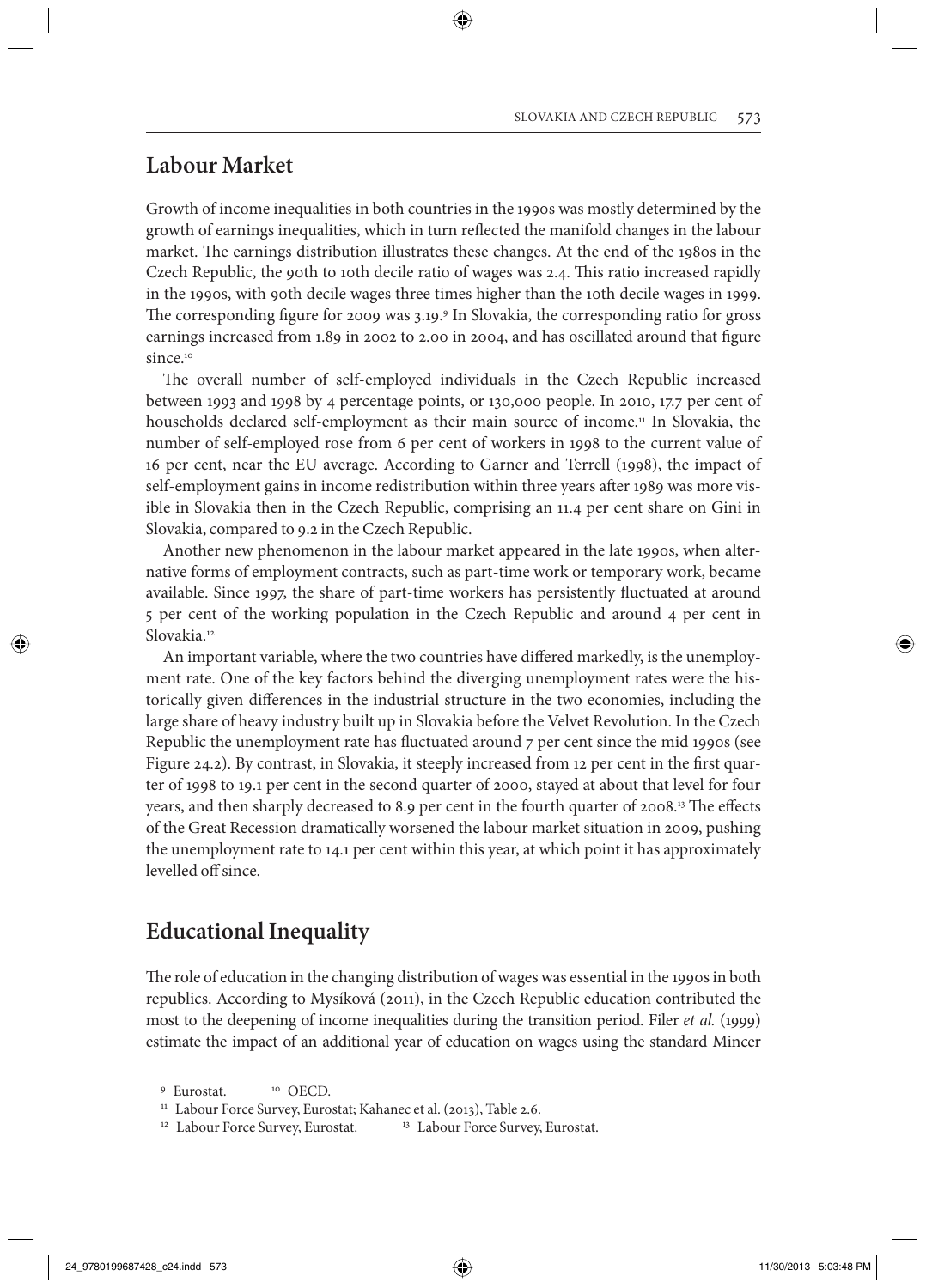

**Figure 24.2** Unemployment rates in the Visegrad countries *Source:* own calculations based on EU Labour Force Survey.

equation, finding an effective 12 per cent increase to wages of an additional year of education between 1995 and 1997, from 8.4 to 9.4 per cent. In 2010, tertiary-educated people in the Czech Republic had on average 62 per cent higher median yearly wages than primary-educated people; in Slovakia they earned 77 per cent more.<sup>14</sup> The increasing importance of education also impacted the labour market position of people with different educational attainment. In the Czech Republic, the employment rate of tertiary-educated people is the highest, reaching 80 per cent (compared to the population average of 60 per cent). 15 On the other hand, people with only primary education have difficulties finding a job, and compose more than two thirds of all unemployed.

 In Slovakia, employment statistics clearly show that the situation there is similarly stacked against less-educated individuals.<sup>16</sup> Although the employment rate of people with diplomas dropped from 85.2 per cent in 1998 to 73.2 per cent in 2011, this group is still the best paid and most employed.<sup>17</sup> In contrast, less-educated individuals (ISCED 0-2) have significantly lower probabilities of labour force participation, employment, permanent contract or full time contract than their more educated counterparts (Brožovičová et al, 2012).

 A lamentable phenomenon that remains largely sidelined by the political elites is the social exclusion of some vulnerable groups. This is of especial concern for the Romani people, but also for the elderly or single-parent families with more children. In the Czech Republic, for the Roma population aged 15–64, the employment rate is 31 per cent and the unemployment rate is 39 per cent; the corresponding figures for Slovakia are 15 and 70 per cent.<sup>18</sup> Among the Roma, females and young cohorts seem to suffer from even worse employment prospects.

- 14 Eurostat and authors' calculations.
- <sup>15</sup> Eurostat, for details see the Figure 2.15, Kahanec *et al.* (2013).<br><sup>16</sup> EU Labour Force Survey and authors' calculations.
- 
- <sup>17</sup> Kahanec *et al.* (2013), Figure 2.19.<br><sup>18</sup> UNDP 2011.
-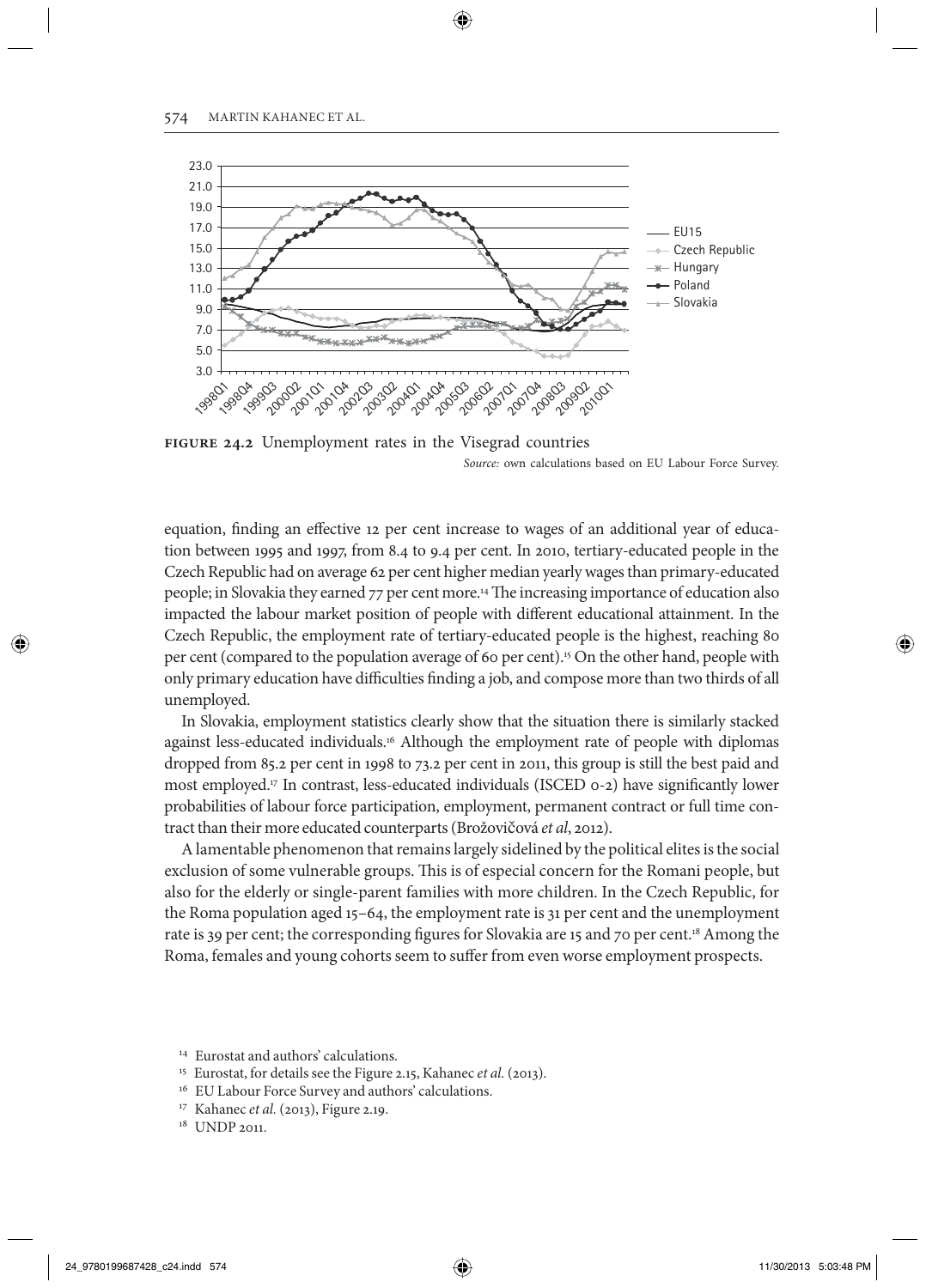# **3. The Social Impacts of Inequality**

The effects of inequality go beyond economic categories. According to a 1990 survey, the shares of 'objectively poor' were 3.7 per cent in the Czech part and 5.9 per cent in the Slovak part of the then Czechoslovakia (Večerník, 1991). The poverty rates are still lower in the Czech Republic compared to Slovakia today. Figure 24.3 shows that the shares of people in poverty or social exclusion exhibit a declining trend in both countries, with Slovakia reducing this rate quite sharply from 32 per cent in 2005 to about 20 per cent in 2011, and the Czech Republic reducing it from about 20 per cent to slightly above 15 per cent during the same period. The figures indicate that the economic boom before the economic recession substantially reduced the risk of poverty and material deprivation, but the Great Recession has stopped or even reversed this trend.

Low education is a strong predictor of poverty, as it is often associated with low levels of income and a higher risk of unemployment. Our findings based on the EU SILC confirm the declining trend of poverty rates for all educational groups. However, as of 2010, the risk of poverty was four times higher among groups with little education compared to persons with tertiary education.

Household structure is another key factor, and has effects on income inequality. Statistics from national statistical offices document a substantial increase in the number of single-earner households with children. This trend is mainly driven by the rising number of single-person households accompanied by the rising number of newborns to non-married couples. As single-earner households with children exhibit the highest risk of poverty, the continuation of this trend may pose a significant disadvantage for children growing up in incomplete families.





*Source*: Eurostat (EU–SILC).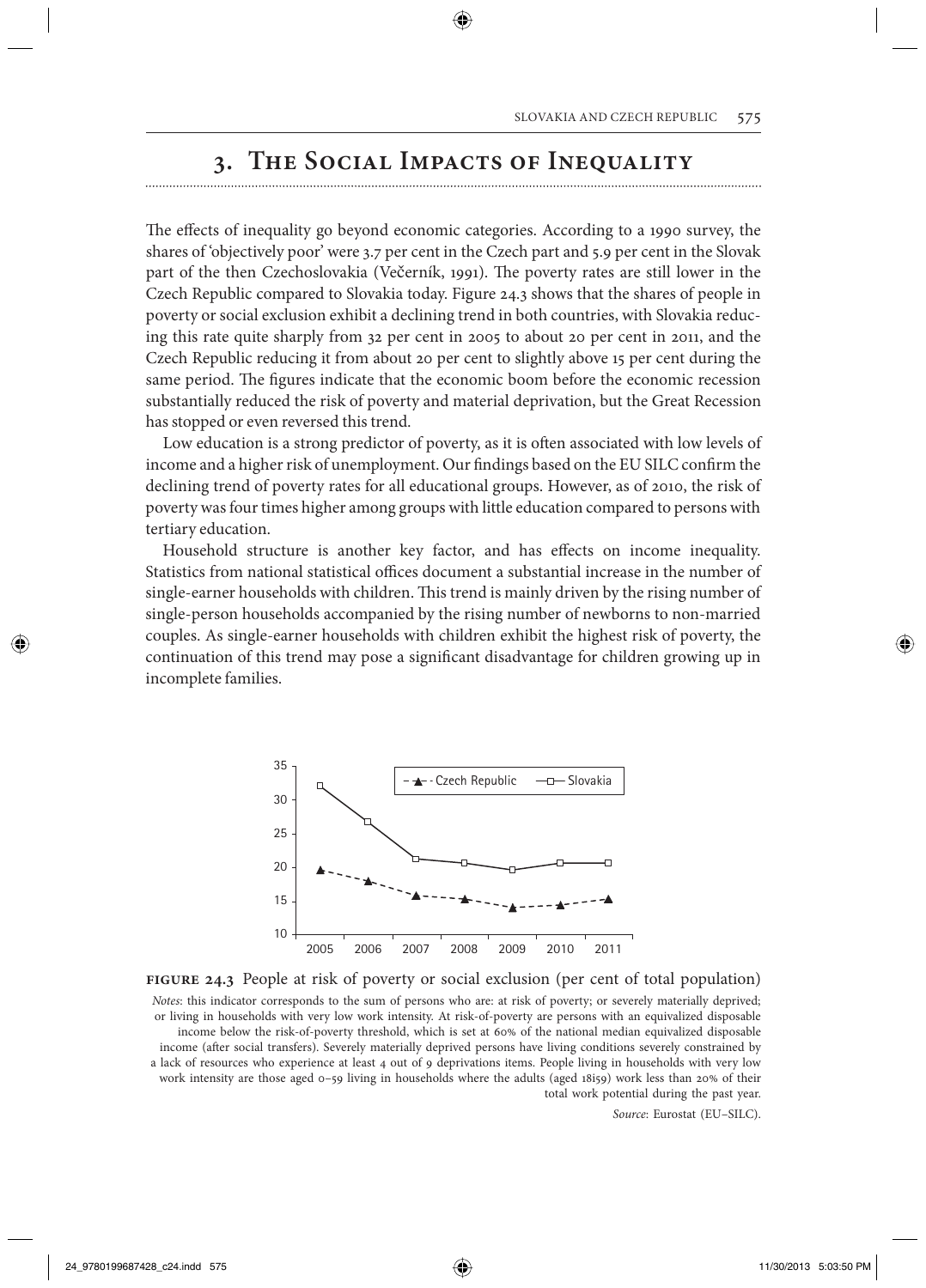The most visible evidence of high concentrations of poverty and material deprivation is among the Roma minority. A recent World Bank (2012) study estimates a population of 320,000 Roma living in Slovakia. A World Bank survey shows that the vast majority of Roma in Slovakia—87 per cent of those households interviewed—live in poverty. Slovak Roma rank among the poorest communities in the EU (World Bank, 2012). In the Czech Republic, Gabal (2006) identifies over 300 socially excluded Roma communities often characterized by low levels of education, high long-term unemployment rates (90 per cent to 100 per cent) and high inactivity. Davidová *et al.* (2010) report that more than 60 per cent of the Roma minority attain only primary education. From interviews with members of Roma communities, the authors draw a conclusion that the motivation to pursue education is extremely low because of anticipated labour market discrimination. The number of Roma living in unbearable conditions in rural communities and devastated central city zones represents a potentially very serious social and economic problem in both republics. Interethnic tensions between the majority population and this significant minority have caused many problems in the past. Moreover, such tensions undermine the creation of inter-ethnic social ties and social cohesion.

The indicators of social cohesion approximated by the frequency of meetings with friends, relatives or colleagues have visibly improved between 2002 and 2010. Based on the 2010 European Social Survey, one in ten individuals reported meeting with their peers less than once a month in the Czech Republic. Social isolation has dominated among individuals older than 60 years. This category of elderly people often live alone and face the greatest risk of no or rare contact with their peers. One in five elderly reports meeting with their peers less than once a month. Even higher social isolation is observed among the elderly population in city areas. The figures for Slovakia are very similar, the only difference being that the elderly population shows a higher rate of exclusion in villages than in cities.

The housing market in both countries has been characterized by high homeownership rates, a growing number of mortgages (especially in the early 2000s), increasing housing prices until 2008 followed by moderate decline, and wide regional price disparities. In particular, developments of regional housing disparities have contributed to wealth and income disparities. Due to the expected weaker economic growth in the early 2010s, a rise in the over-indebtedness of low-income households can be expected. This may further increase the difficulties of low-income households in meeting their obligations. In 2008 and 2009, this risk was 2.4 times higher among the 20 per cent of households with the lowest equivalized income than among the richest 20 per cent (Czech Statistical Office based on EU–SILC calculations).

 Concerning health inequalities, the overall health status of people remained rather stable in the Czech Republic and has somewhat deteriorated in Slovakia since 2005. Figure 24.4 shows that the positive long-run development is specific only to high-income and highly-educated people. In 2011, Eurostat estimates from EU-SILC showed that about 31 per cent of people reported long-standing illness or health problems in each country. In the Czech Republic, an interesting tentative pattern is observed, whereby the generally decreasing trend in the share of people reporting health issues reversed around the same time as the crisis started. A similar pattern is observed in Slovakia among groups with low and medium education. This could have been caused by worsened living conditions or increased unemployment during the crisis.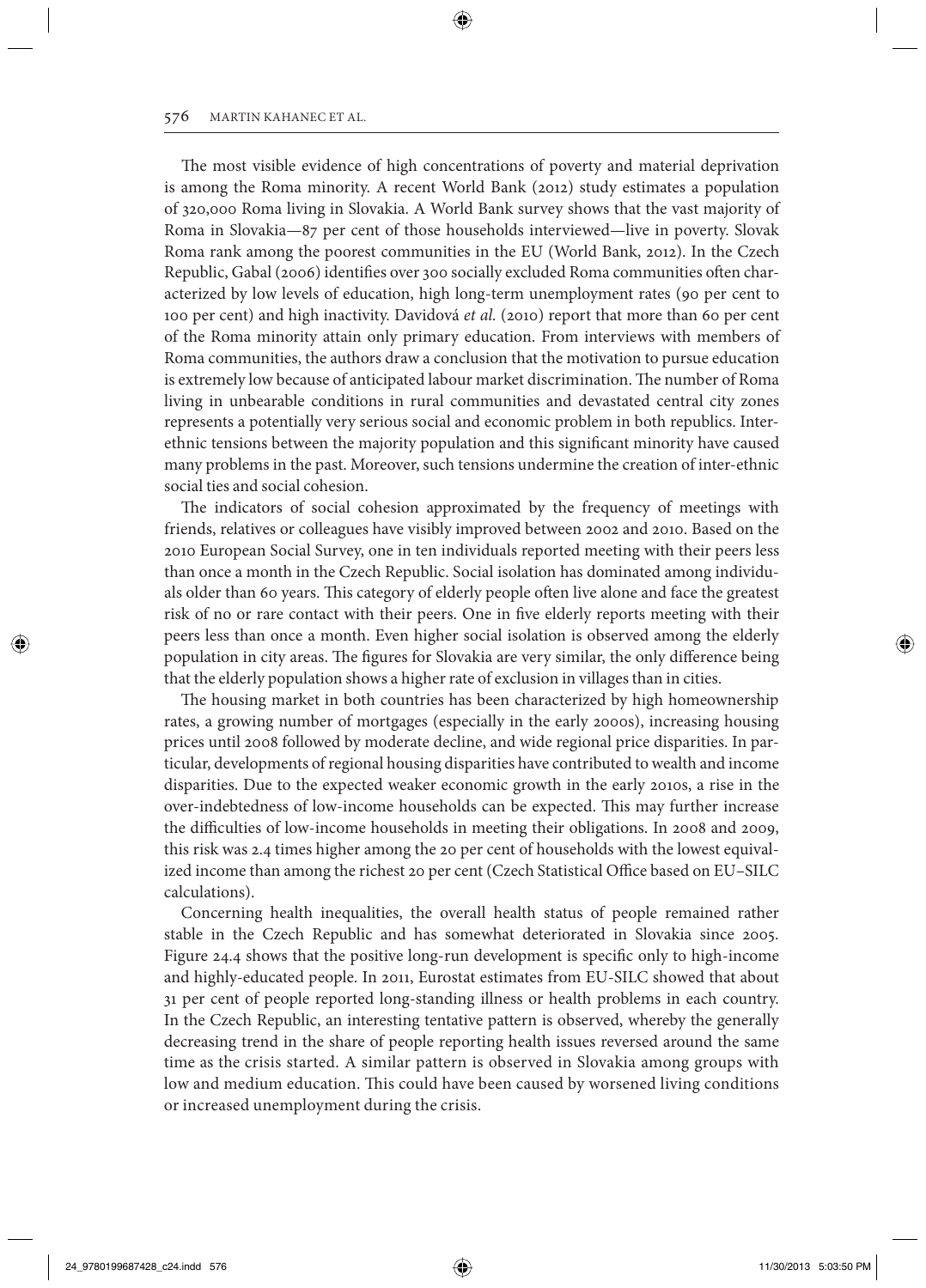

**Figure 24.4** People having a long-standing illness or health problem

*Notes*: In per cent of adult population. Edu low: pre-primary, primary and lower secondary education (ISCED-97 levels 0–2); Edu medium: upper secondary and post-secondary non-tertiary education (ISCED-97 levels 3 and 4); Edu high: first and second stage of tertiary education (ISCED-97 levels 5 and 6). *Source:* Eurostat (EU–SILC).

 Crime in the Czech Republic is characterized by a continuous fall in the crime rate, while surprisingly the number of prisoners has been steadily increasing in the last ten years. This outcome is driven by the recent changes in criminal law that increased the duration of the mandatory minimum prison sentence (Dusek, 2012). While 95 per cent of prisoners are men and 70 per cent are younger than 40 years, they are almost exclusively less-educated individuals.<sup>19</sup> In Slovakia, the crime rate has also been falling for most of the studied period, except for the years 2000-2004, when it steeply increased.<sup>20</sup> The number of prisoners in Slovakia increases in the long term but the development is cyclical. The highest

<sup>20</sup> Eurostat.

<sup>&</sup>lt;sup>19</sup> Information is taken from yearbooks of the Prison Service of the Czech Republic.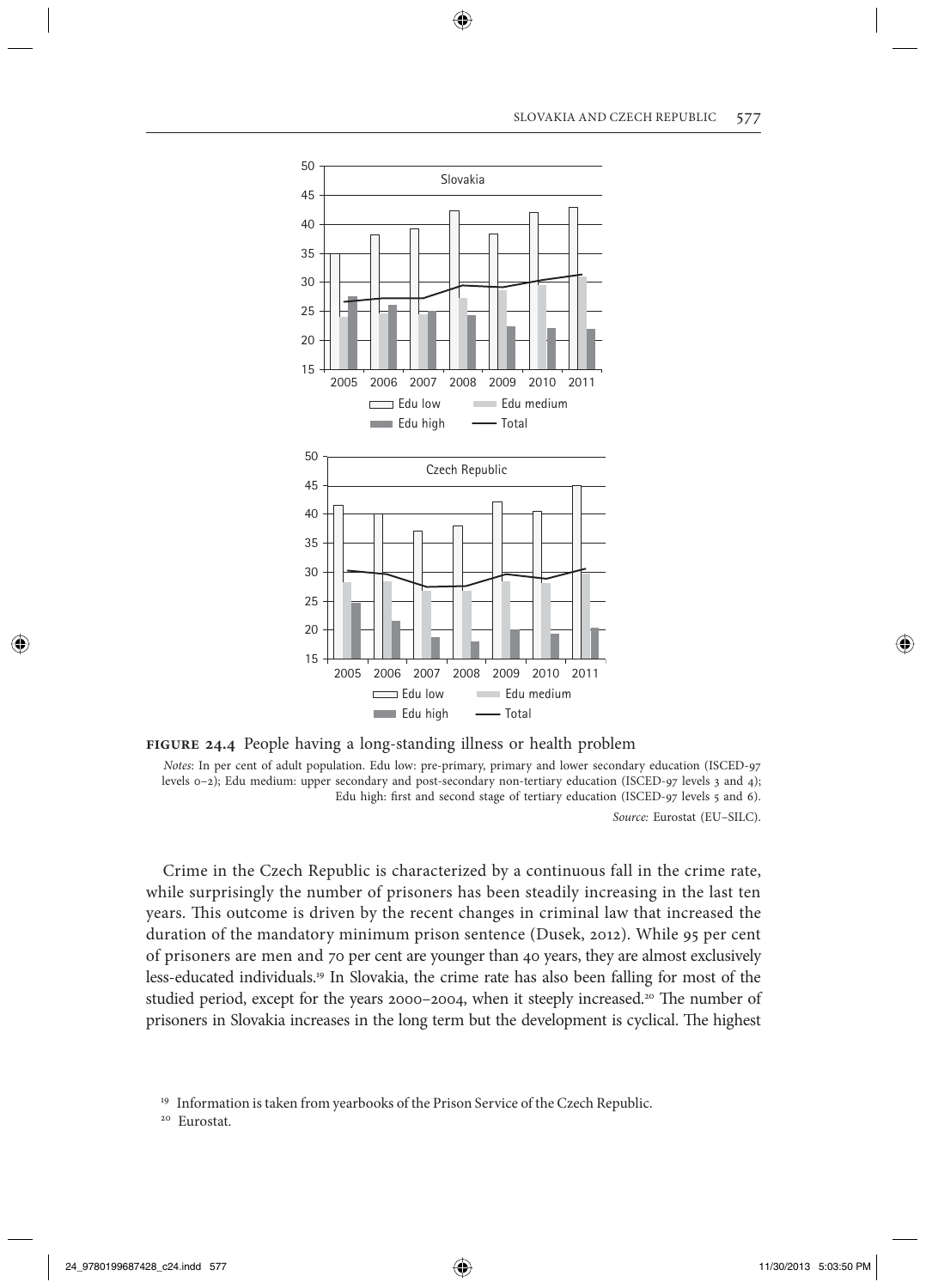



number was recorded in 2004, after which it experienced a decrease and has been rising again since 2008.

Education is one of the main drivers of intergenerational social mobility. The education of parents plays a crucial role in both educational choices and the educational performance of children. The former is partially determined by the early tracking of children into different types of secondary school. Drnáková (2007) points to the strong influence of parental education on the choice of school for their children. The influence of parental background on student test score (PISA) achievements is analysed in OECD (2010) study. International comparisons put the Czech Republic and the Slovak Republic into the group of countries in which the influence of family plays a major role.

 An important component of national well-being is the subjective well-being of individuals, which is measured by finding out how people think and feel about their own lives. Well-being in seven eastern European countries at the very beginning of the transformation process is analysed by Hayo (2007), using New Democracy Barometer 1991 data. The highest national happiness levels in Eastern Europe at that time were observed in Czechoslovakia. The recent development of life satisfaction in the Czech Republic based on ESS shows a drop of life satisfaction levels after the start of the economic recession in 2009. A closer look reveals that reported levels are very stable for the group with the highest education, while the aggregate drop in life satisfaction is mainly driven by less-educated workers (see Figure 24.5). In the case of Slovakia, the satisfaction levels rose in recent years and the drop in 2009 for groups with less education was milder. Interestingly, although Slovakia recorded visibly lower satisfaction levels than the Czech Republic in 2004, the average satisfaction was slightly higher in Slovakia at the end of 2010.

 To conclude, social indicators discussed in the text show divergent patterns across groups defined by education. This particularly concerns health status and crime. Several trends are identified that constitute a risk of increasing inequality in the future, such as the increasing number of single-earner households with children and persistently low intergenerational educational mobility. Recent developments show an increasing divide in subjective well-being levels between less- and highly-educated individuals, particularly in the Czech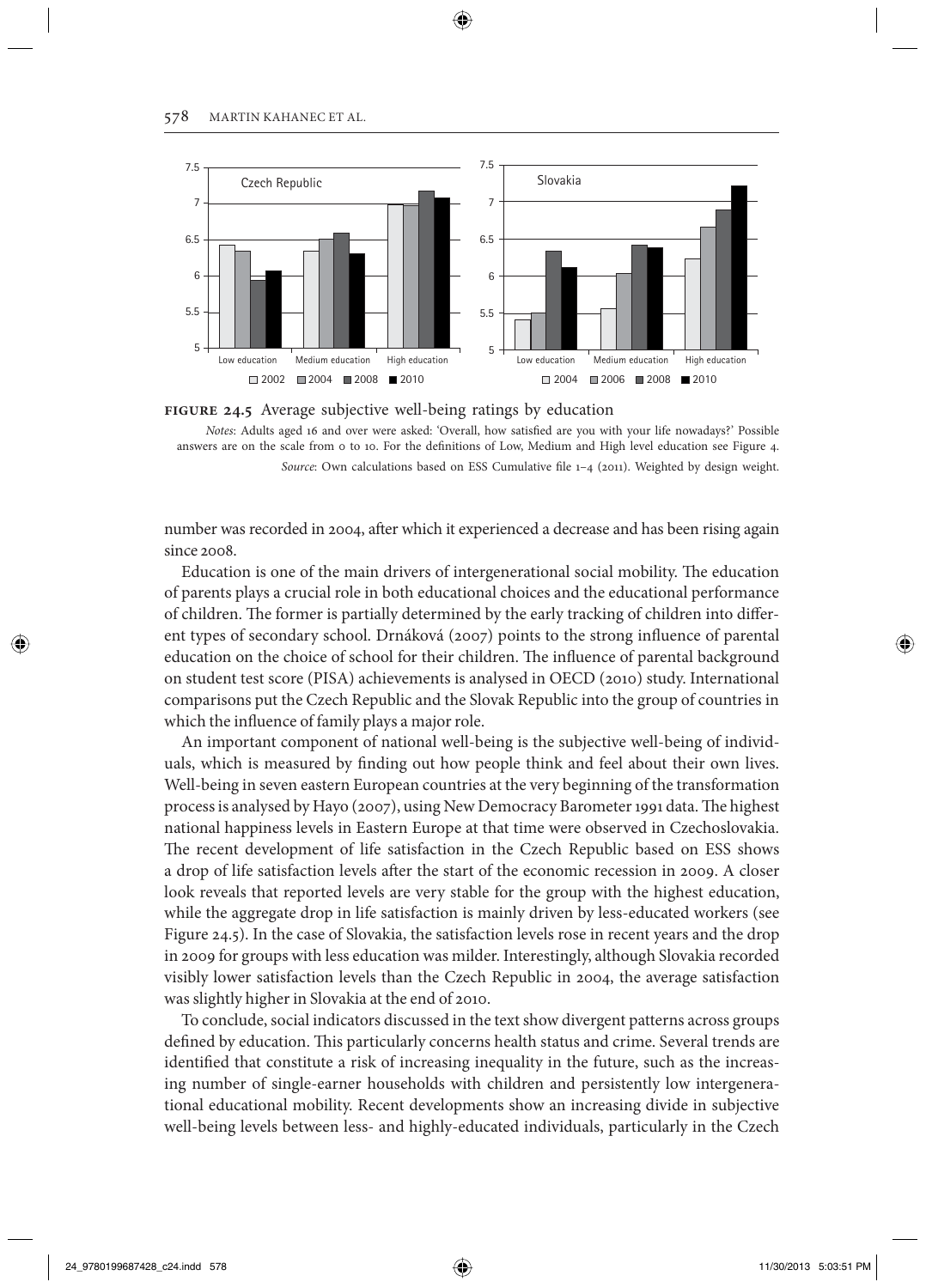Republic. This may be at least partly attributed to the worsening labour market conditions during the economic crisis.

## **4. Political and Cultural Impacts**

After the Velvet Revolution and Velvet Divorce, the political system in the Czech Republic quickly consolidated and stabilized, and two newly emerged political parties—the conservatives and social democrats—became the major players in Czech politics. Another phenomenon in the Czech political scene is the gradual amalgamation of the Communist Party (KSCM) into the political mainstream. The KSCM has an important position in the party system, although it has never entered any governmental coalition. The explanation for the success of the Communist Party (compared to other neighbouring post-communist countries) can perhaps be linked to a historical tradition of *Sozialstaat* ideas in the Czech Republic, as well as the relatively straightforward transformation after 1989.

 In Slovakia, the early transformation period has been considerably more complicated. The situation especially deteriorated during the coalition under Prime Minister Mečiar, who, with a short intermission, led the country from 1992 to 1998. His government employed a populist, nationalist rhetoric and threatened democratic institutions in Slovakia. In 1997, Slovakia was excluded from the first accession round to the European Union. In the election year 1998, the political situation became highly polarized and the mobilized masses in the democratic (mainly centre-right but also reformed left) segment of the political spectrum succeeded in ousting Mečiar's cabinet. These events determined the nature of the political system in Slovakia, with a group of heterogeneous parties sharing a more democratic vision on the centre-right and a single dominant party with some pendants on the centre-left.

After 1998, the political situation in Slovakia consolidated under the first Dzurinda cabinet (1998–2002). The second Dzurinda government (2002–2006) passed major structural reforms, such as the introduction of a flat-rate tax system and reform of the pension system. However, the true effect of economic reforms became visible only later, and citizen discontent with social policy and labour-code reforms resulted in a change of the government in the 2006 elections. The reform efforts have stalled since the mid 2000s, mainly due to a lack of will on the left and lack of cohesion on the right sides of the political spectrum.

 Democracy in the two republics is currently confronted with an increasing gap between political parties and citizens. In both countries the lack of interest in public matters is reflected in falling voter turnouts. In the Czech Republic, this can be attributed to the power-sharing agreement—the so-called 'opposition contract'—established after the 1998 elections by the two major political parties. This mutual cooperation has been perceived as a breach of the pre-election promises of both parties, leading to lower turnout rates in subsequent elections (Linek, 2011).

The Slovak elections in 1998 were exceptional as the political situation at that time was highly polarized and led to 84 per cent turnout. After 2002, turnout rates in parliamentary elections in both countries dropped markedly to a relatively stable level of 55 to 65 per cent.<sup>21</sup>

<sup>&</sup>lt;sup>21</sup> Statistical Office of the Czech Republic, Statistical Office of the Slovak Republic.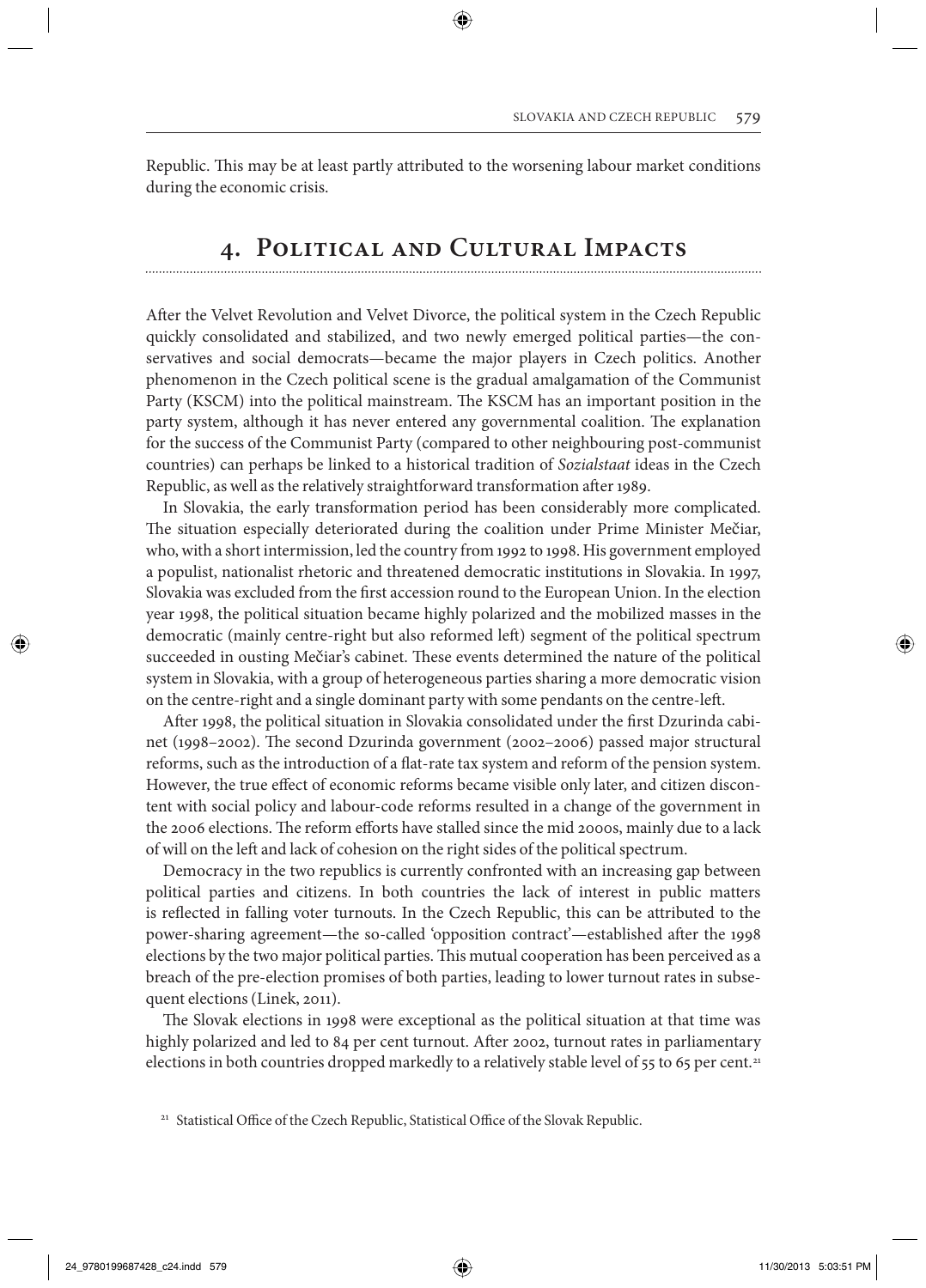In both countries parliamentary elections attract the largest shares of voters, and regional and European election exhibit the lowest turn-out rates, with municipal elections somewhere in between. Voters with a higher socio-economic status have the highest participation in parliamentary elections in both countries. Similarly the observed participation in civic organizations is higher among more educated and wealthier people.

 During the communist regime, there was *de facto* (although not *de iure* ) obligatory membership of trade unions. Following the change of the political regime, union density (i.e. the proportion of employees who are union members) dropped from more than 60 per cent in 1993 to only 17 per cent in 2009 in each of the countries.<sup>22</sup> Union coverage, defined as the share of employees whose contract is regulated by wage bargaining agreements, stabilized at around 40 per cent in recent years. A detailed analysis of trends and an historical overview of union membership can be found in Myant (2010).

Social inequality affects not only civic and political engagement but also the degree to which people trust other people and society as a whole (see Table 24.1). The Czech Republic exhibits higher levels of social trust (i.e. trust in other people) among Central and Eastern European (CEE) countries. Sedláčková and Šafr (2008) report that the level of social trust in the Czech Republic has been relatively stable over the last 20 years. Opinion polls from the Public Opinion Research Centre<sup>23</sup> in the years 1998–2006 show that the level of institutional trust in the Czech Republic was relatively stable over that period, along with the ordering of institutions based on the observed levels of public confidence. Stachova *et al.* (2008) confirm that the president was the most trusted institution in the Czech Republic in 2004 (trusted by 74 per cent of respondents). Other institutions with a high level of trust are municipal (61 per cent) and regional (42 per cent) councils. National institutions, such as the parliament  $(23$  per cent) and government  $(32$  per cent) have much lower levels of trust. These results are in line with Mishler and Rose (2001) who show that distrust in post-communist societies is greatest for political institutions, especially parliaments and parties. 24

The level of trust in national institutions in Slovakia is generally low from the European perspective. Using the ESS surveys, Lovaš (2010) observes that the Slovak people report higher trust in international institutions such as the European Parliament and the United Nations than in national institutions. In particular, trust in the Slovak judiciary is amongst the lowest in the European Union. Bojarski and Koster (2012) argue that the public generally does not have trust in the impartiality of its judges, believes the judiciary is corrupt, and complains about the lengthiness of legal procedures. On the other hand, trust in the Slovak government and parliament has increased. Based on the Eurobarometer surveys, the share of people trusting the Slovak parliament and government steadily increased from 23 per cent in 2005 to 40 per cent in 2010. Trust in justice remained stable over the same period, at about 30 per cent. The reported trust varies little by educational attainment, yet people with the lowest levels of education report slightly higher trust in national institutions. Our analysis of the data from the ESS shows that one in three respondents in 2010 agreed that most people can be trusted in both countries. Individuals with higher education and those

<sup>&</sup>lt;sup>22</sup> Figures on union density and union coverage are taken from ICTWSS database (<www.uva-aias. net/208>).<br><sup>23</sup> Public Opinion Research Centre, Sociological Data Archive IS CAS CR, <http://archiv.soc.cas.cz>.<br><sup>24</sup> Based on New Democracies Barometer survey conducted in 1998 in Belarus, Bulgaria, the Czech

Republic, Hungary, Poland, the Russian Federation, Romania, Slovakia, Slovenia and Ukraine.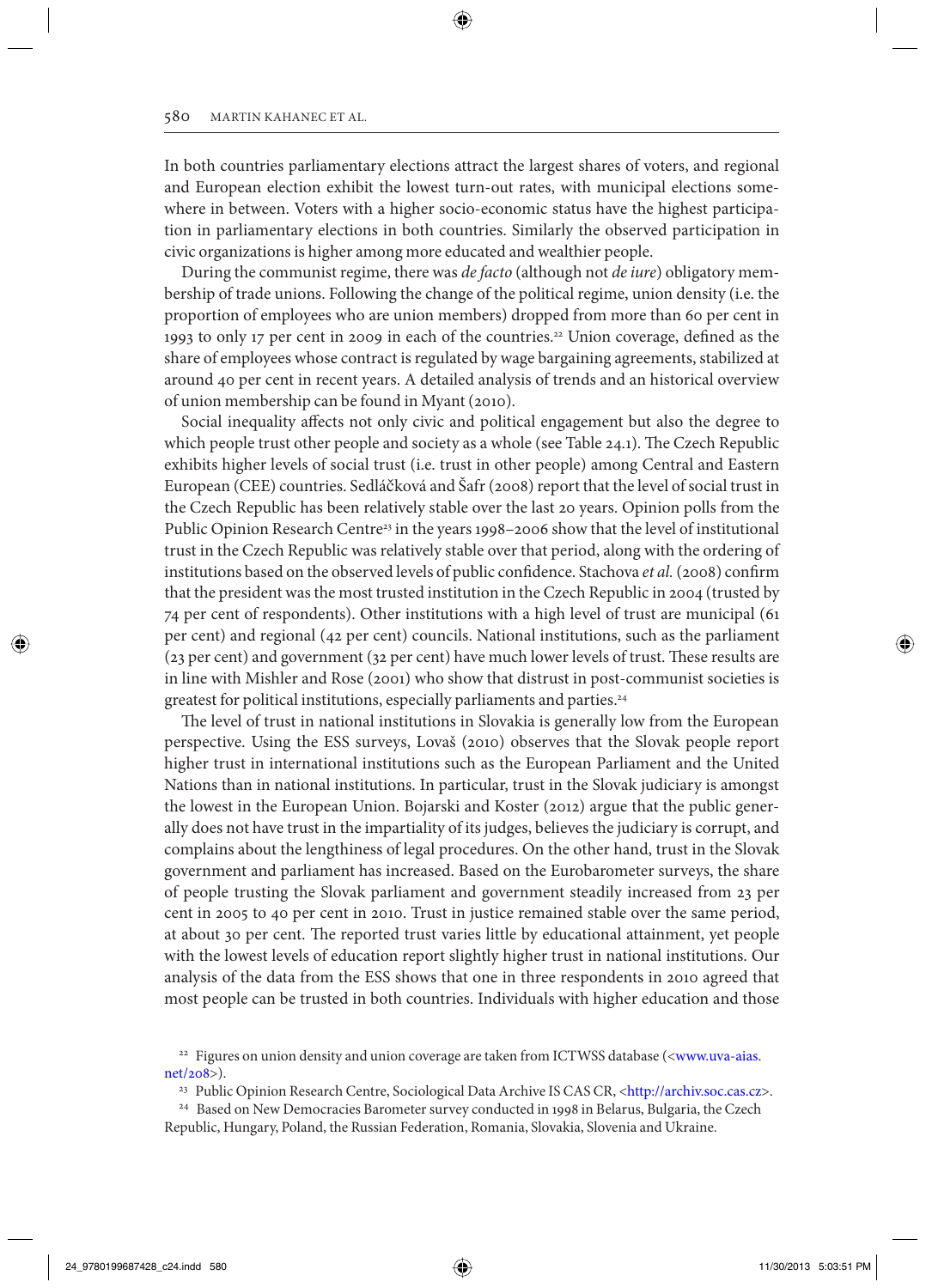|                                                                                                   | Czech Republic |      |      |      |      |      | Slovakia |      |      |      |      |      |
|---------------------------------------------------------------------------------------------------|----------------|------|------|------|------|------|----------|------|------|------|------|------|
|                                                                                                   | 2005           | 2006 | 2007 | 2008 | 2009 | 2010 | 2005     | 2006 | 2007 | 2008 | 2009 | 2010 |
| Trust in others and in institutions                                                               |                |      |      |      |      |      |          |      |      |      |      |      |
| Institutional<br>trust<br>(Government)                                                            | 24             | 31   | 21   | 20   | 28   |      | 23       | 27   | 42   | 43   | 39   |      |
| Institutional<br>trust<br>(Parliament)                                                            | 17             | 22   | 17   | 16   | 21   |      | 25       | 30   | 38   | 39   | 40   |      |
| Institutional<br>trust (Justice)                                                                  | 34             | 37   | 33   | 34   | 41   |      | 28       | 33   | 28   | 32   | 31   |      |
| Interpersonal<br>trust                                                                            |                |      |      | 38   |      | 35   |          | 28   |      | 27   |      | 31   |
| Political values and legitimacy                                                                   |                |      |      |      |      |      |          |      |      |      |      |      |
| EU<br>membership<br>approval                                                                      | 50             | 52   | 48   | 51   | 45   | 30   | 55       | 57   | 65   | 65   | 71   | 59   |
| Agreeing<br>no further<br>immigrants<br>to be allowed<br>to country<br>(from poorer<br>countries) |                |      |      | 22   |      | 26   |          | 13   |      | 15   |      | 20   |
| Values about social policy and welfare state                                                      |                |      |      |      |      |      |          |      |      |      |      |      |
| Income<br>differences<br>are too large<br>in the country                                          |                |      |      |      | 53   |      |          |      |      |      | 61   |      |
| Government<br>should reduce<br>differences                                                        | 63             |      |      | 54   |      | 63   |          | 74   |      | 68   |      | 77   |
| Consider the<br>social welfare<br>situation as<br>good                                            | 35             | 41   | 35   |      |      |      | 12       | 20   | 24   |      |      |      |
| Poor are lazy                                                                                     |                |      |      |      | 28   | 25   |          |      |      |      | 23   | 19   |

#### **Table 24.1 Trust indicators, political values and values about social policy (per cent of total population)**

*Note*: For more details see Kahanec *et al*. (2013).

*S ource*: Authors' calculations based on ESS, ISSP and Eurobarometer surveys.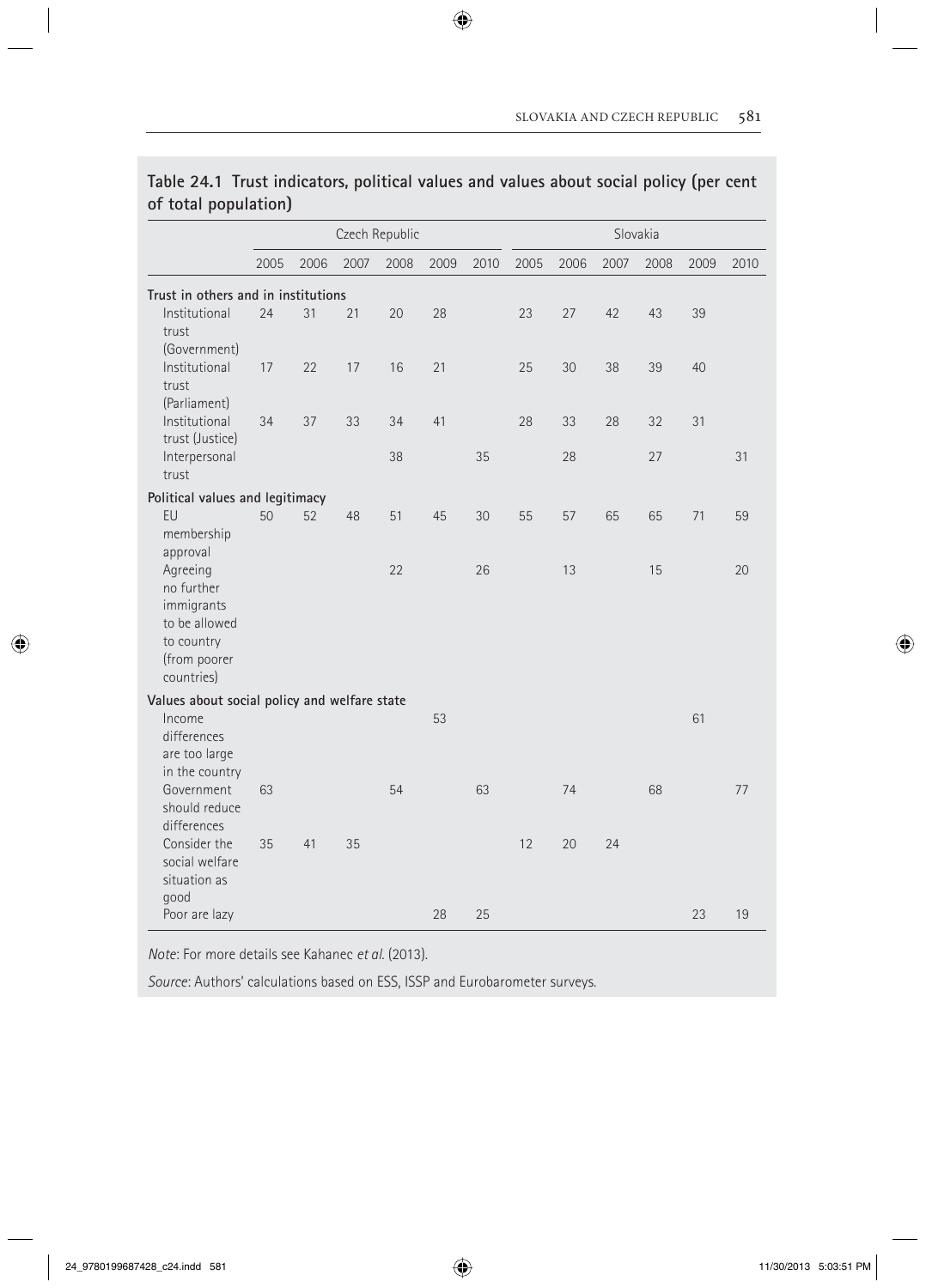in richer households report higher levels of trust in people and the observed gap is larger in Slovakia.

The Czech and Slovak societies also differ markedly when it comes to their support for, and the benefits they perceive to come from, the European Union. While the Czech Republic can be characterized by growing Euro-scepticism, support for the European Union and approval of EU membership remain strong in Slovakia. In the Czech Republic, public criticism of the European Union has grown, and faith in its benefits and institutions has eroded. In general, the Czech population appears to be either indifferent or mildly supportive of pessimistic beliefs about the future of the European Union.

Interestingly, despite the adverse effects of the current economic crisis, both countries have exhibited declining support for extremist parties since the late 2000s. In the Czech Republic, the aggregated support for extremist parties reached its pinnacle in 1992 and then again in 2002, and since then it has dropped to 12.4 per cent. In Slovakia, the aggregated support for extremist parties culminated in 2006 at 15.8 per cent, since which time it has dropped to just above 7 per cent in the 2010 and 2012 elections, with no extremist party making it into the parliament in 2012.

 One has to approach these positive developments with due caution. When asked about right and left preferences,<sup>25</sup> a relatively stable share of Czechs, 16 to 19 per cent, identify themselves with extreme political views on the left -right spectrum, whereas the corresponding share in Slovakia increased from 16 per cent in 2004 to 22 per cent in 2010. In both countries, the gradients by education and income are negative for the support of left -extreme parties, and positive for the support of right-extreme parties; and in the case of education they are significantly more pronounced in the Czech Republic than in Slovakia.<sup>26</sup>

These concerns are confirmed by the statistics on tolerance toward immigration, which has declined in both countries, more steeply and to somewhat lower levels in the Czech Republic. This latter observation may be linked to the relatively high recent inflow of immigrants in the Czech Republic (but not in Slovakia). In 2010, on average one in four respondents of ESS in the Czech Republic opposed the immigration of either different ethnic groups or those from poorer countries outside Europe, while the corresponding rate in Slovakia was one in five.<sup>27</sup> In both countries the education and income gradients of tolerance to immigration are steeply negative. On average, people with higher education oppose immigration half as often as less-educated individuals.

The negative perceptions of the existing income inequalities have been declining in both countries, from significantly higher levels in Slovakia. In both countries, the educational and income gradients of these perceptions are negative. Support for governmental redistribution of income is significantly stronger in Slovakia than in the Czech Republic, with both countries sharing negative gradients by education and income. Satisfaction with the social situation is higher and stable in the Czech Republic, and one in three respondents in the

<sup>25</sup> Political self-identification is based on the question in ESS 'In politics, people sometimes talk of "left" and "right." Where would you place yourself on this scale, where 0 means the left and 10 means the right?' Answers 0 and 1 are treated as 'extreme left' while 9 and 10 as 'extreme right'.<br><sup>26</sup> Kahanec *et al.* (2013).<br><sup>27</sup> The number is the share of ESS respondents who agree that no further immigrants should be

allowed to come and live in the country.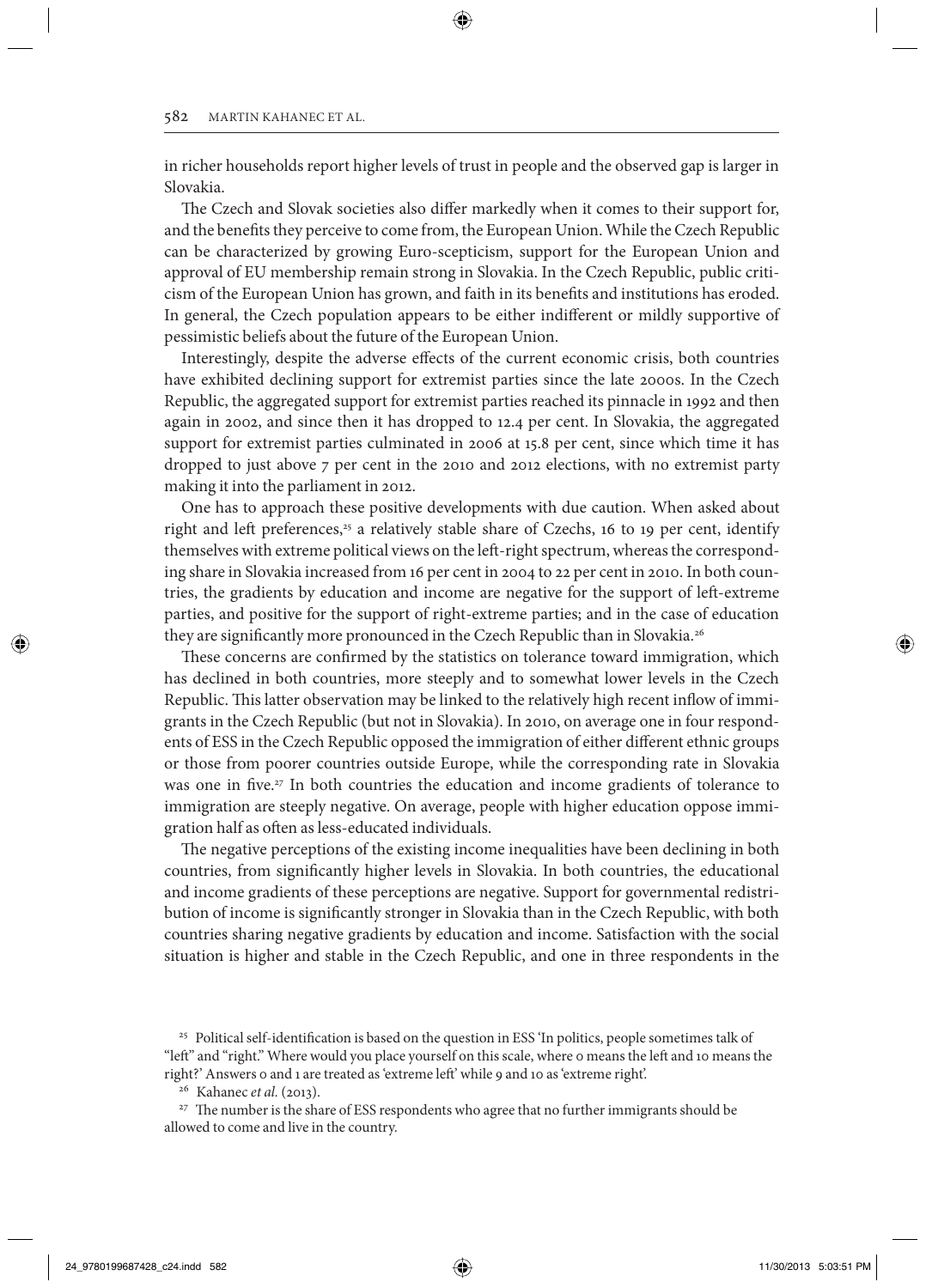ESS survey consider the social situation as good or very good. In Slovakia, based on the ESS, popular satisfaction with the social situation has doubled between 2005 and 2007, with one in four respondents expressing satisfaction in 2007. The educational and income gradients concerning this variable are rather flat in both countries.<sup>28</sup>

The two countries do not differ much in how the important factors for getting ahead in life are perceived, although in Slovakia getting a good education, working hard, knowing the right people, or being smart are, compared to the Czech Republic, viewed as relatively more important than coming from a wealthy family or being lucky. 29 On the other hand, a somewhat higher share of people in the Czech Republic than in Slovakia think that people live in poverty because of laziness and lack willpower.

# **5. Are Public Policies Effective in Combatting Inequalities?**

 In this section, we study the main features of public policies in the Czech Republic and Slovakia that have affected or potentially could affect socio-economic inequalities. The role of trade unions notably conditions these linkages. In both countries, as in most of Central Europe, the power of trade unions declined dramatically in the 1990s. Unionization in the two republics is lower than the EU average in spite of an economic structure relatively favourable to unions, with a large share of manufacturing and middle-sized firms. To illustrate, in Slovakia the actual coverage rate is estimated at 40 per cent, and only a few sectors in the economy preserve collective bargaining.<sup>30</sup>

The general weakness of unions is similarly reflected in other important domains. The last change to the minimum wage in the Czech Republic took place in 2007, and its current level is about 33 per cent of the average wage. 31 In Slovakia the minimum wage had fallen to 35 per cent of the average wage by 2000. In the early 2010s, the minimum wage was once again at about 40 per cent of the average wage, with 5.4 per cent of employees earning the minimum wage. 32 Due to its relatively low and declining relative value the minimum wage did not affect many workers especially in the Czech Republic. The overall effect of the minimum wage is not clear, however. On the one hand, a relatively low minimum wage facilitates employment of low-skilled employees, enabling firms to hire them at affordable costs. On the other hand, low levels of minimum wages create conditions for the emergence of a stratum of working poor in the labour market, although the underlying cause has more to do with the inefficient educational system and labour market mismatches.

<sup>28</sup> Kahanec *et al*. (2013).<br><sup>29</sup> Figures come from the Eurobarometer 2006 survey which asked its respondents to identify two important things for getting ahead in life.<br><sup>30</sup> Source: Database on Institutional Characteristics of Trade Unions, Wage Setting, State Intervention

and Social Pacts (ICTWSS), <www.uva-aias.net/208>.<br><sup>31</sup> Source: Czech Statistical Office. For detailed data see Table 5.1 in Kahanec *et al*. (2013).<br><sup>32</sup> Source: SOSR, authors' calculations. For detailed data see Table 5.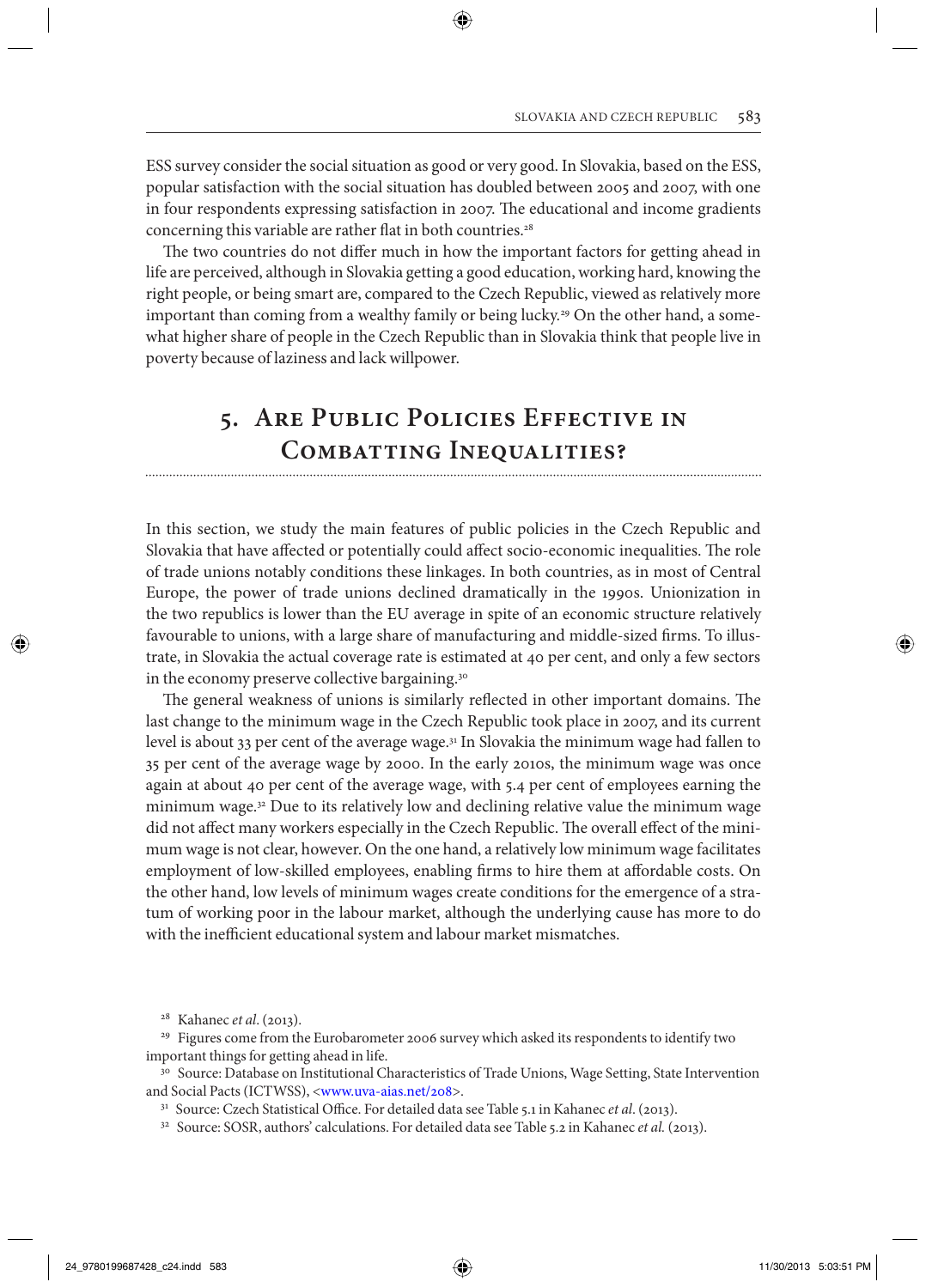In the 1990s, the number of self-employed workers grew rapidly in most of Central Europe, necessitating a hastened adjustment of the legislative framework, sometimes with unforeseen consequences. Both the Czech and Slovak labour markets feature a special regime for self-employed workers entitling them to pay lower social security and health insurance contributions than comparable employees have to pay. While this reduces the cost of their labour and may have enabled some workers to find a job—often as dependent self-employed—the lower social security contributions for self-employed workers result in lower future social entitlements and threaten stable social development in the future. Indeed there already is a group of retired self-employed who need to be supported by additional social transfers because they are only entitled to very low pensions.

The Czech tax system consists mainly of income taxes and taxes on production. According to Eurostat, the share of taxes on production reaches around 60 per cent of the total tax receipt and has been increasing. Restructuring the tax burden from income to production and consumption taxes has shifted the tax burden onto lower-income households. The most important recent change in the income tax system was the introduction of the flat-rate tax in 2006, which slightly reduced the tax burden for all income groups. The development over time suggests that after its introduction the level of redistribution increased compared to 2005.<sup>33</sup> Effective as of 1 January 2013, a second tax rate of 22 per cent is applied to income over CZK100,000 per month. Although this implies a slight increase in the degree of redistribution, the Nečas government is also increasing consumption taxes, which can be expected to have an adverse effect on the relative well-being of low-income households.

 Until the mid 2000s, Slovakia had progressive tax brackets for income taxes. One of the milestones in taxation policy was the introduction of a flat income tax rate in 2004. The tax reform also included changes in value added tax (VAT) and in taxes on capital. In income taxation, instead of a progressive scheme, a single tax rate was introduced together with a system of deductions. An analysis by the Ministry of Finance claimed a 'not negative' impact on low-income groups, a slightly negative impact on middle-income groups and a strictly positive impact on high-income groups (MF SR, 2005). However, the potentially positive effect on low-income groups of the increase of tax deductibles was in part countermanded by the simultaneous introduction of a flat VAT rate, which effectively increased the VAT tax rate on some basic goods and services. Overall, the new taxation system in Slovakia seems to be less redistributive than the former one (Brook and Leibfritz, 2005; Moore, 2005). Most recently, the second Fico government has introduced a tax of 25 per cent on income over  $\epsilon$ 39,600 per annum. This formally increases the progressiveness of the tax system, but it is expected to affect only about 1 per cent of taxpayers.

 Both the Czech Republic and Slovakia impose high social security contributions on labour.<sup>34</sup> These significantly increase labour costs and may result in unemployment. The problem appears to be more severe in Slovakia, which suffers from some of the highest long-term unemployment rates in Europe.

 As Jurajda and Münich (2011, 2012) point out, in the Czech Republic in the late 2000s around 27 per cent of all expenditures on employment policies were spent on active labour market

<sup>&</sup>lt;sup>33</sup> Source: Eurostat. For detailed data see Table 5.4 in Kahanec *et al*. (2013).<br><sup>34</sup> The Czech Republic and Slovakia have the highest labour costs among the Visegrad countries (OECD, 2006).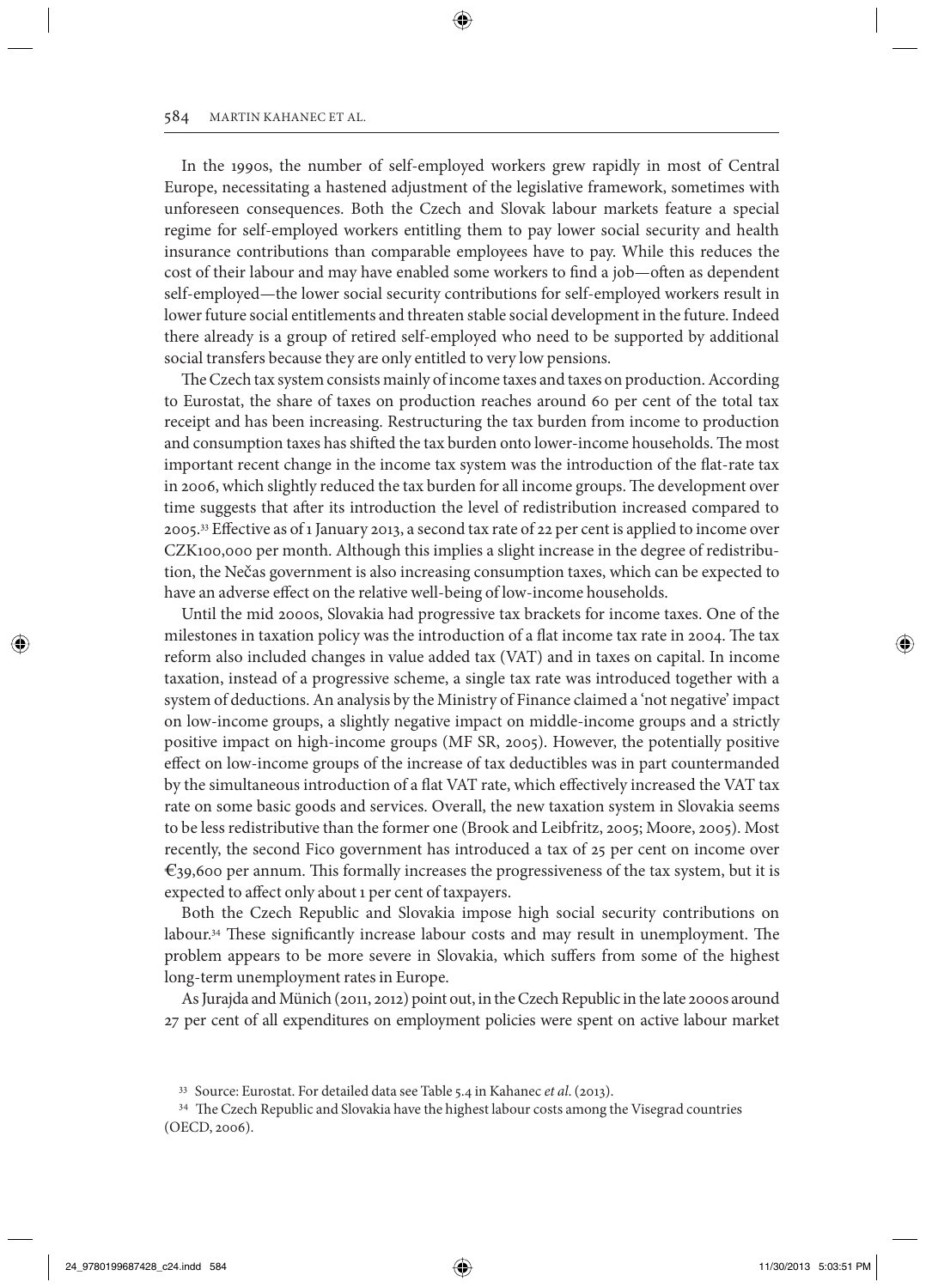|                         | Table 24.2 Social expenditures |      |      |      |      |      |      |      |      |      |  |
|-------------------------|--------------------------------|------|------|------|------|------|------|------|------|------|--|
|                         | 2000                           | 2001 | 2002 | 2003 | 2004 | 2005 | 2006 | 2007 | 2008 | 2009 |  |
| Czech Republic          |                                |      |      |      |      |      |      |      |      |      |  |
| All functions           | 18.2                           | 18.1 | 18.8 | 18.8 | 18   | 17.8 | 17.4 | 17.5 | 17.5 | 19.8 |  |
| Sickness/health<br>care | 6.1                            | 6.2  | 6.6  | 6.7  | 6.3  | 6.3  | 6    | 5.9  | 5.8  | 6.4  |  |
| Invalidity              | 1.4                            | 1.4  | 1.5  | 1.5  | 1.4  | 1.4  | 1.5  | 1.4  | 1.4  | 1.5  |  |
| Old age                 | 7.1                            | 6.9  | 7.1  | 6.9  | 6.6  | 6.8  | 6.8  | 6.9  | 7.3  | 8.3  |  |
| Survivors               | 0.8                            | 0.8  | 0.9  | 0.8  | 0.8  | 0.8  | 0.7  | 0.7  | 0.7  | 0.8  |  |
| Family/children         | 1.5                            | 1.5  | 1.5  | 1.4  | 1.5  | 1.3  | 1.3  | 1.6  | 1.4  | 1.4  |  |
| Unemployment            | 0.6                            | 0.6  | 0.6  | 0.8  | 0.7  | 0.6  | 0.6  | 0.6  | 0.6  | 1.1  |  |
| Housing                 | 0.1                            | 0.1  | 0.1  | 0.1  | 0.1  | 0.1  | 0.1  | 0.1  | 0.1  | 0.1  |  |
| Social exclusion        | 0.5                            | 0.5  | 0.5  | 0.5  | 0.5  | 0.5  | 0.5  | 0.2  | 0.2  | 0.2  |  |
| Slovakia                |                                |      |      |      |      |      |      |      |      |      |  |
| All functions           | 18.8                           | 18.4 | 18.5 | 17.8 | 16.6 | 15.9 | 15.7 | 15.4 | 15.5 | 18.2 |  |
| Sickness/health         | 6.5                            | 6.4  | 6.3  | 5.7  | 5.0  | 4.8  | 4.8  | 4.7  | 5.1  | 5.8  |  |
| care                    |                                |      |      |      |      |      |      |      |      |      |  |
| Invalidity              | 1.4                            | 1.5  | 1.6  | 1.6  | 1.3  | 1.3  | 1.3  | 1.3  | 1.4  | 1.5  |  |
| Old age                 | 6.0                            | 6.1  | 6.2  | 6.3  | 6.1  | 6.2  | 6.1  | 5.9  | 5.8  | 6.8  |  |
| Survivors               | 0.9                            | 0.9  | 0.9  | 0.9  | 0.9  | 0.9  | 0.9  | 0.9  | 0.8  | 1.0  |  |
| Family/children         | 1.7                            | 1.5  | 1.5  | 1.5  | 1.7  | 1.7  | 1.6  | 1.5  | 1.5  | 1.7  |  |
| Unemployment            | 0.9                            | 0.7  | 0.8  | 1.0  | 1.0  | 0.5  | 0.5  | 0.6  | 0.6  | 1.0  |  |
| Housing                 | 0.1                            | 0.1  | 0.1  | 0.1  | 0.0  |      |      |      |      |      |  |
| Social exclusion        | 1.2                            | 1.2  | 1.1  | 0.8  | 0.5  | 0.5  | 0.6  | 0.5  | 0.4  | 0.4  |  |

*Note:* In per cent of GDP.

 *Source*: Eurostat.

policies. In Slovakia, the expenditures on active labour market policies were low and even fell from 16 to 14 per cent of all expenditures on employment policies between 2004 to 2010. 35

 In the Czech Republic, 17.5 per cent of GDP was spent on social expenditures in 2008 but with the crisis, this increased to 19.8 per cent in 2009 (See Table 24.2). In Slovakia, according to the OECD SOCX database, social expenditures expressed as a percentage of GDP were near the OECD average in 1995, but considerably lower in 2007—the OECD average was 19.2 per cent of GDP, whereas for Slovakia it was 15.7 per cent.<sup>36</sup> The current discussion about social policies in the Czech Republic and Slovakia alike is centred around their negative effect on incentives to seek employment, especially for individuals with lower productivity. Such distortions could negatively affect income distribution, driving less productive workers into long-term unemployment or the inactivity trap. On the other hand, the potential enabling and empowering effects of social benefits and services are habitually ignored in the debate.

 Old age pensions are one of the biggest long-term challenges for the sustainability of public finances in both the Czech Republic and Slovakia. In Slovakia, the reform introduced in

35 Eurostat database on Labour market policies (LMP)

<sup>36</sup> For detailed data see Table 5.7 in Kahanec *et al.* (2013).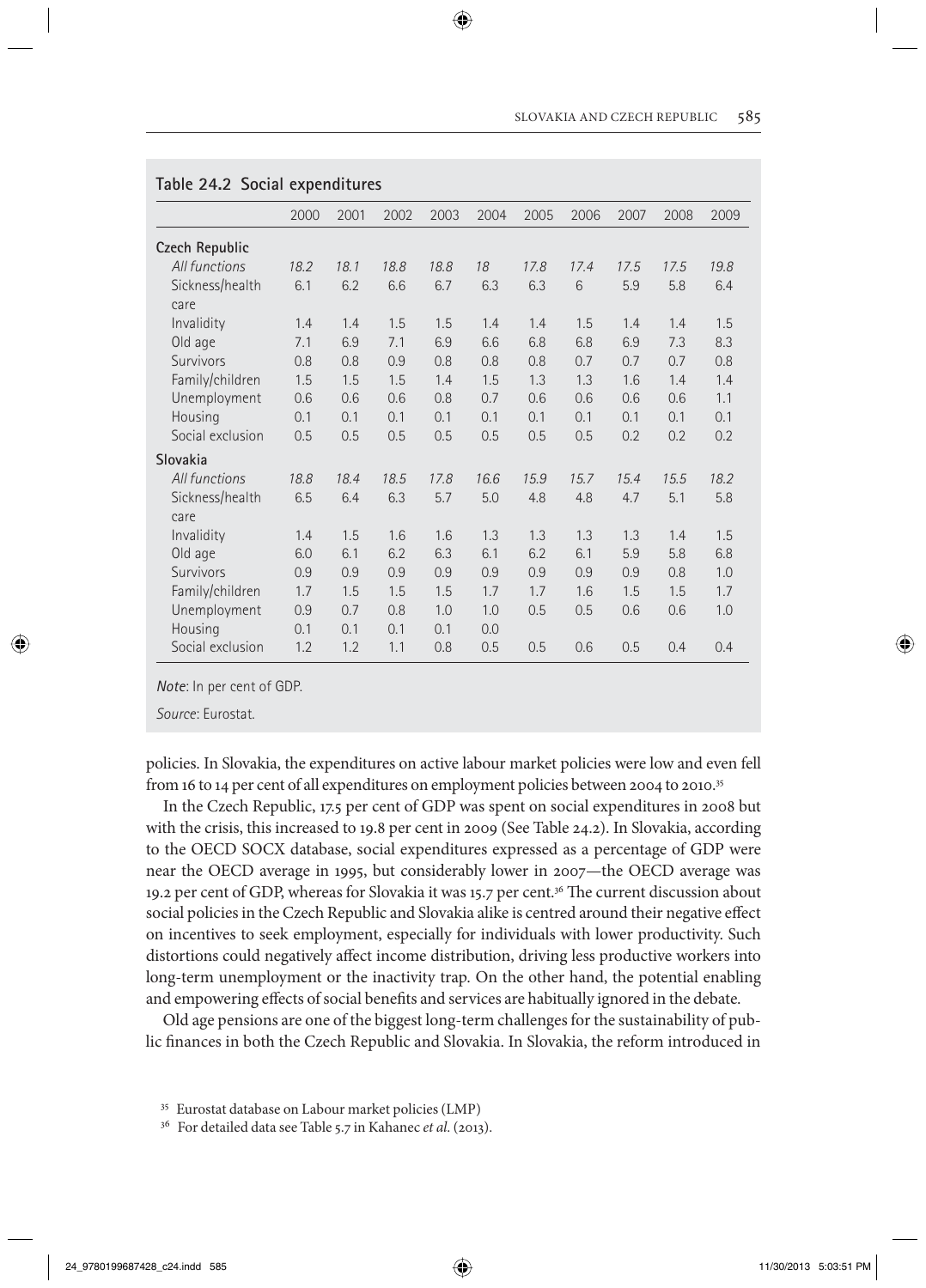2004 changed the former pay-as-you-go pension system to a three-pillar system. The first pillar retained the features of the former PAYG system (i.e. non-funded pillar and mandatory), the second pillar is fully funded and mandatory, and the third pillar is fully funded but voluntary. The reforms were intended to strengthen the link between the contributions and benefits as well as to create a more stable pension system based on diversified sources (Melicherčík and Ungvarský, 2004).

The Czech Republic has a pay-as-you-go (PAYG) public pension system, although there have been several attempts to reform the system and maintain sustainability with respect to demographic challenges such as an ageing population. Recently, however, measures were undertaken to make early retirement less attractive; the statutory retirement age has been increased each year; and a new second pillar will be established in 2013.

 In Slovakia, the accessibility of health services is in general satisfactory, although the level of services provided varies. Moreover, the health sector generates a considerable share of public debt. Verhoeven et al. (2007) found that health care efficiency is rather low compared to western European standards. As the main source of inefficiency, they identified the low private contributions and high number of consultations and visits to doctors. During the 2000s, some reforms, such as privatization of city hospitals and the introduction of co-payments by patients, were introduced. However, their level was rather low and the expected result—the decrease of unnecessary visits at the doctor—was not achieved. The co-payments were abolished in 2006 when the first Fico government took office. None of the reform measures implemented in 2003 and 2004 resolved the problem of systemically generated debt in the sector.

The health-care system in the Czech Republic functions relatively well, with formally equal access for the whole population. 37 It is publicly funded, but the government recently established several policy changes that increased private co-payment into the system. First, there are gradually increasing co-payments for prescribed medication. The second change dates back to 2008 when the Czech government imposed co-payment for each visit to a general practitioner, prescriptions, and days of hospitalization. The reform did not change the behaviour of the most vulnerable groups of patients. The increasing trend of utilization by older individuals persists, and thus they carry a larger financial burden.<sup>38</sup>

The Czech and Slovak education systems are notoriously under-financed and in need of structural reforms, yet there have been few signs of improvement. Teachers' wages at all educational levels are too low to be competitive in the labour market. However, there has been significant improvement in the accessibility of tertiary education in both countries. In the Czech Republic, the number of university students increased by 68 per cent from 2001 to 2010. In Slovakia, the increase over the same period was  $63$  per cent.<sup>39</sup> The increased number of tertiary educated people has the potential to reduce earnings inequalities by eroding the skill premium.<sup>40</sup> However, the inflated numbers of university students put significant

<sup>37</sup> Hromadkova and Zdenek (2012).

<sup>38</sup> Hromadkova and Zdenek (2012).

<sup>39</sup> Own calculations, Eurostat Data Explorer (educ\_itertp).

<sup>40</sup> See Kahanec and Zimmermann (2009) for an argument on how increased supply of skilled workers can reduce the Gini coefficient.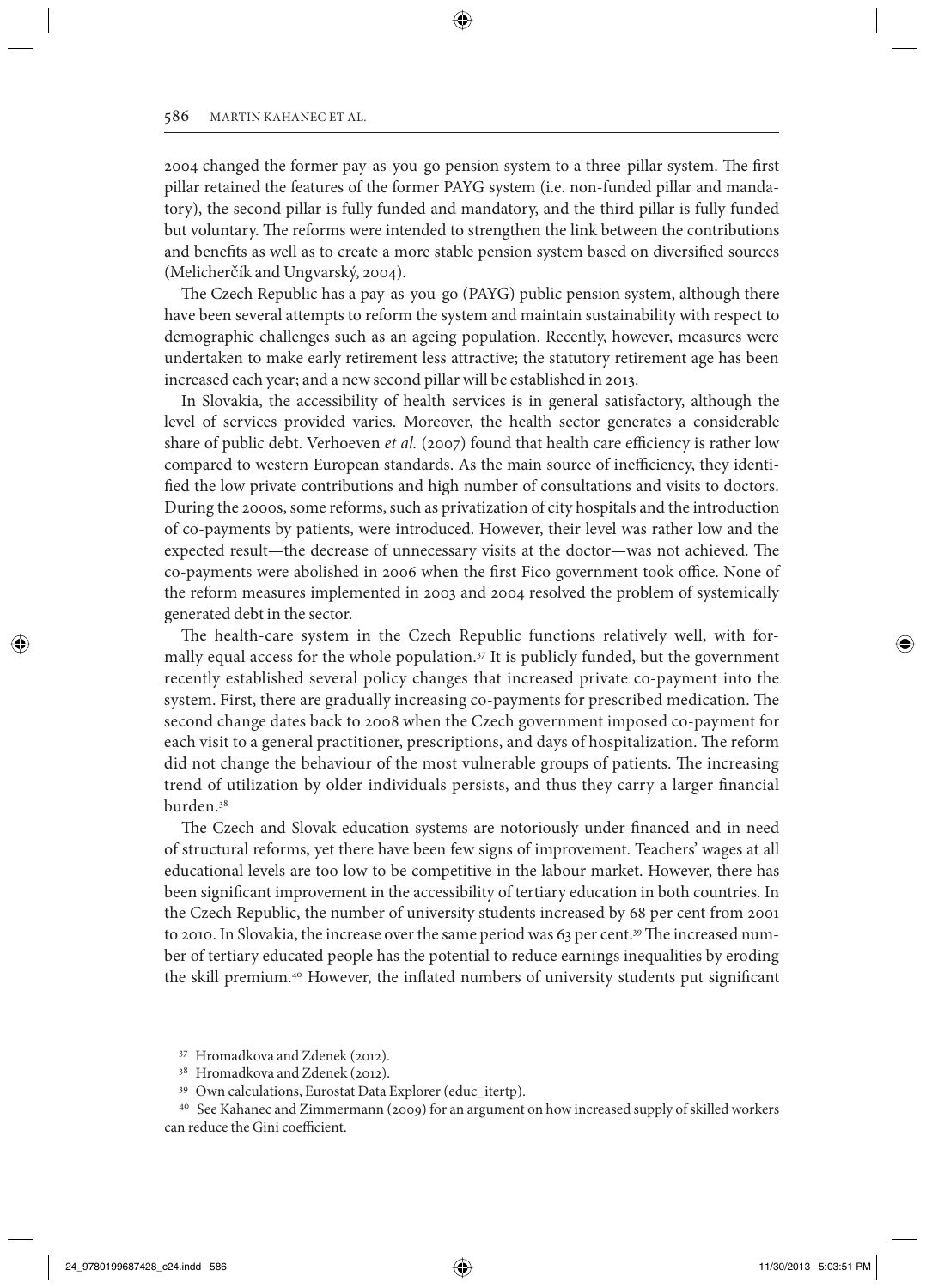pressure on the capacity of tertiary education to provide quality. Moreover, university programmes often fail to meet the demand for skills in the labour market.

 Secondary education in both republics is based on the early tracking of children into different types of schools. There is a strong sorting of students based on their background into the *gymnázium* (secondary grammar school), vocational schools and apprenticeships. In fact, the pool of children is fairly homogeneous within school types. This is an important source of inequality, as those students who choose the 'wrong' type of school are disadvantaged in access to further education and ultimately to the labour market.

 To conclude, there have recently been a number of institutional developments, some of which decreased and some of which increased the degree of redistribution in the two republics. The two countries in fact shared a very similar pattern and contrary to the preceding decade in the 2000s it was Slovakia which introduced a number of key reform measures first.

 Among the measures that decreased the degree of redistribution could be considered the shift to consumption and production taxes such as the VAT, the introduction of the flat tax rate, the introduction of the funded pension pillar in Slovakia (with a similar reform planned in the Czech Republic), the stricter conditionality of access to and decreased generosity of social security, and the introduction of co-payments in the health care sector. The weakening of trade unions in both republics and diminishing minimum wage in the Czech Republic provides for additional impacts on inequalities.

 On the other hand, some of these reforms have resulted in a greater degree of redistribution. Among the primary examples are the higher taxation of income over certain thresholds, weakening of the funded pension pillar, and discontinuation of some co-payments in Slovakia. More accessible tertiary education can be expected to lower income inequalities in the future. In addition, the positive effects of reforms on employment and labour market participation provide for more equitable access to labour income.

# **6. Conclusions and Implications: A Comparative Perspective on Inequality in the Czech Republic and Slovakia**

The two nations under scrutiny shared one state from 1918 until 1992, with a de facto exception in the period between 1939 and 1945 during World War II. Even after their independence on 1 January 1993, the two republics underwent broadly similar social, economic and political transitions. This history of shared institutions and similar transformations can be expected to manifest itself in similar inequalities with similar development.

On the other hand, the two nations differed in many aspects as well. While, in 1918, the Czech, Moravian and Silesian Lands emerged as a rather industrialized part of the Austrian part of Austria-Hungary, Slovakia entered the newly established Czechoslovakia with a legacy of underdeveloped institutions and a predominantly agrarian population from the Hungarian part of Austria-Hungary. While, by European standards, Czech society is traditionally very secularized, religiosity—primarily Roman Catholic—is rather high in Slovakia. The Czech Republic started as a vigorous reformer in the 1990s, slowing down a bit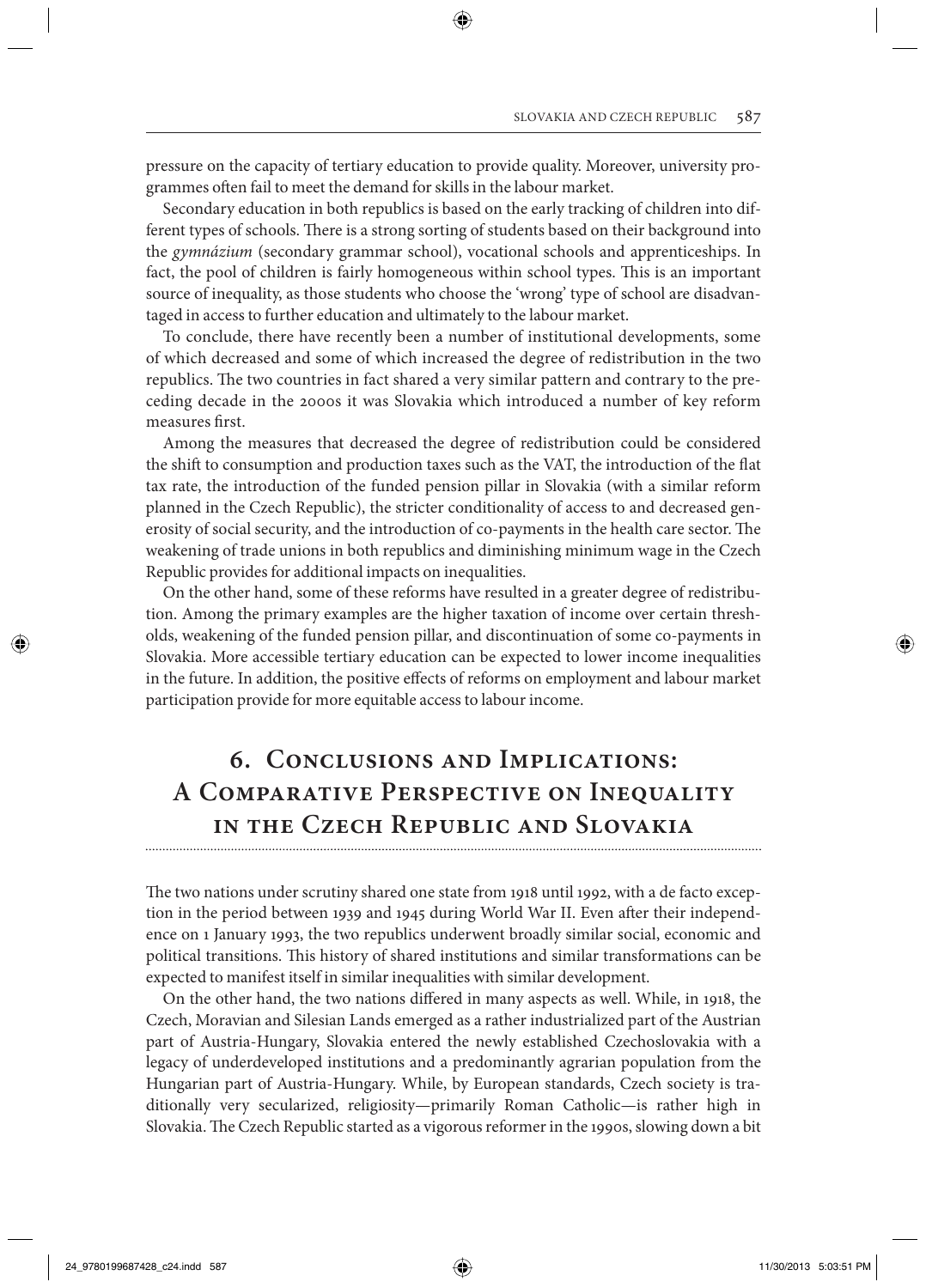in the 2000s. Slovakia lagged behind its neighbours in the 1990s, but has reformed at a very high pace since 1998, especially up to the mid 2000s. In some important aspects, such as the introduction of the flat-rate tax regime, funded pension schemes, and introduction of the Euro it was even ahead of its western neighbour.

Such differences resulted in some divergences in the development of inequalities in the two countries. Inasmuch as we can interpret historical data from several sources, the two republics shared a general pattern of decreasing income inequality until just after the fall of the Iron Curtain, increasing inequality until the late 1990s, and rather trendless, or slightly decreasing, inequality since then. In both countries, increasing inequality during the early transition period can be ascribed to the massive transformations that the two nations went through at that time. These primarily involve price liberalization, introduction of hard budget constraints, privatization, labour market reforms, and changes in the social security system. Another related development is the increase in the share of rather unequally distributed non-labour income in people's total income in both countries, as self-employment and private ownership were legalized after the Velvet Revolution. After the initial transformation turmoil of the 1990s subsided, it appears that in each country income inequalities stayed relatively stable. Taxation and transfers have mitigated income inequalities significantly.

 Although the data do not permit a decisive conclusion on whether inequality rose more in Slovakia than in the Czech Republic over the 1990s, it appears that more vigorous reforms in the Czech Republic in that period did not lead to larger, but rather to perhaps smaller, increases in income inequality. On the other hand, the reforms implemented during the late 1990s and early 2000s in Slovakia do not appear to have increased income inequality in Slovakia, excepting perhaps an initial shock in late 1990s. However, the long run effects of the flat-tax rate, funded second pillar of the pension systems, and decreasing social security benefits may lead to increased inequality in the two countries in the future.

In spite of these similarities, the two countries differ markedly in their experience with the labour market. While the unemployment rate has been rather high and varying in Slovakia, it has been moderate and stable in the Czech Republic.<sup>41</sup> As concerns labour force participation rates, they have been rather high and at about the same levels in the two countries for prime-age workers, increasing for elderly workers and decreasing for the youth.<sup>42</sup> The last trend can be explained by steeply increasing university enrolment rates, underscoring the importance of a marketable education for the younger generations, who are trading off expected returns to human capital investment for the labour income forgone during their studies.

 Current inequalities are also driven by the sectoral restructuring through which the two countries have gone since the fall of the communist regime. Both countries exhibit a relatively large and growing service sector, although the gap relative to the EU15 has declined only moderately. Even more remarkable is the decline of the agricultural sectors in the two countries, attaining the levels typical for the EU15. 43 From the historical perspective, and for the interpretation of our findings, it is important to note that the legacy of an agricultural, less-industrialized Slovakia from the earlier 20th century has been obliterated during the last few decades. Slovakia now has the largest service sector and smallest agricultural sector, measured by employment, among the

<sup>&</sup>lt;sup>41</sup> Own calculations based on EU LFS. See Figure 6.2 in Kahanec *et al.* (2013).<br><sup>42</sup> Own calculations based on EU LFS. See Figures 6.3-5 in Kahanec *et al.* (2013).<br><sup>43</sup> Own calculations based on EU LFS. See Figures 6.6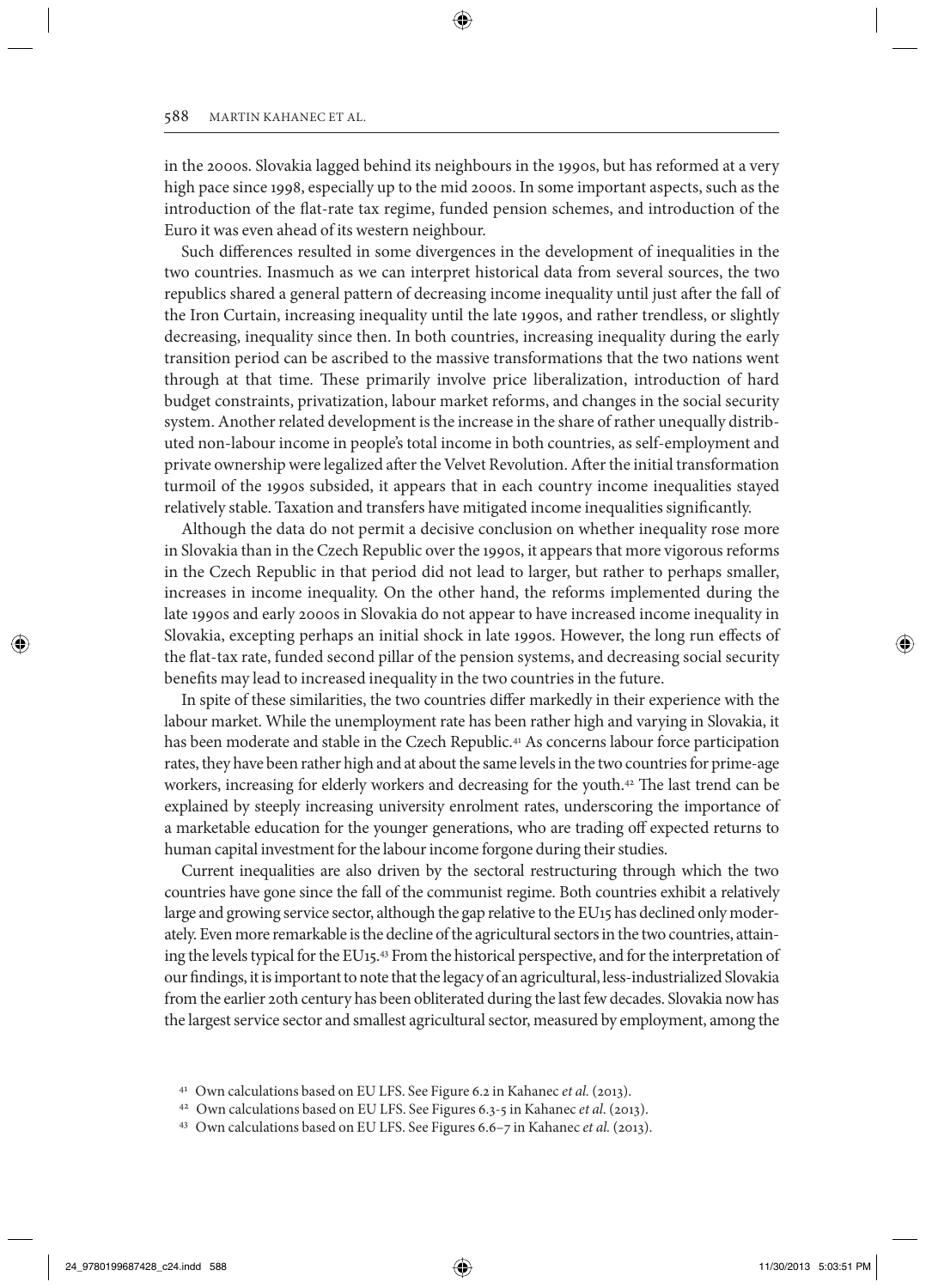Visegrad countries. The relative size of the agricultural sector in Slovakia has recently declined below the level of the Czech Republic and below the EU15 average.

In both countries we observe significant positive gradients of educational attainment and labour market success, whether measured by earnings or employment probabilities. 44 With the steeply increased university enrolment rates, we can expect attenuation of these gradients and inequality when these larger cohorts of university graduates enter the labour market. This may also happen through the decreased quality of overcrowded institutions of higher education.

While inequalities have affected the whole Czech and Slovak populations, some of the sub-populations have been more affected than others. In both countries, women, the elderly and the young, the less educated, and those living in less-developed regions are among the most affected. Most of the Roma people are affected by severe social exclusion and poverty.

The effects of inequality go well beyond economic categories. People at the bottom of the income distribution often suffer from material deprivation. In both countries, the gains from the robust economic performance in the recent decade appear to have trickled down to the poorer echelons of the society, as the rate of material deprivation fell significantly in each of the countries. This decrease appears to have stalled during the crisis. Among those most affected by material deprivation are women, the Roma people, less-educated people, and people living in less-developed regions.

The two countries also shared a diminishing rate of poverty or social exclusion in the 2000s. While Slovakia was reducing its rate of poverty or social exclusion faster, it also started at higher levels. In both countries, young people appear to be more likely to find themselves in poverty or social exclusion, and to some extent this is the case also for the elderly, especially women, in Slovakia. In contrast, in the Czech Republic the elderly appear to be in a better position than any other age group.

Household structure is a key factor, and effect, of income inequality. Both countries under scrutiny suffer from an ageing population and low fertility rates, declining through the 1990s and slightly recovering during the 2000s. Both countries have experienced a significant increase of age at first marriage during the last two decades and a decrease in the number of marriages, excepting the first half of the 2000s.

The two countries share similar developments in the housing market: high homeownership rates, increasing housing prices and fast-growing numbers of mortgages prior to the Great Recession, as well as large regional disparities in housing prices. These regional disparities in housing prices have contributed to wealth and income disparities and, combined with credit constraints, impeded labour migration.

The overall perceptions of health status have improved in both countries, although fewer females than males report good or fairly good health. During the last decade crime has been in decline in the Czech Republic, but the number of people in prison has been growing. The same holds for Slovakia, excepting the early 2000s.

A key variable reflecting people's participation in the political life of the society is electoral turn out. We observe similar patterns in the Czech Republic and Slovakia, urban or rural: the turn-out rates increase from regional and European elections through municipal elections up to the highest rates for parliamentary elections. Unlike in Slovakia, the impact of education on inequality in electoral participation in the Czech Republic is rather high.

<sup>44</sup> SOSR 2010, Eurostat, and own calculations.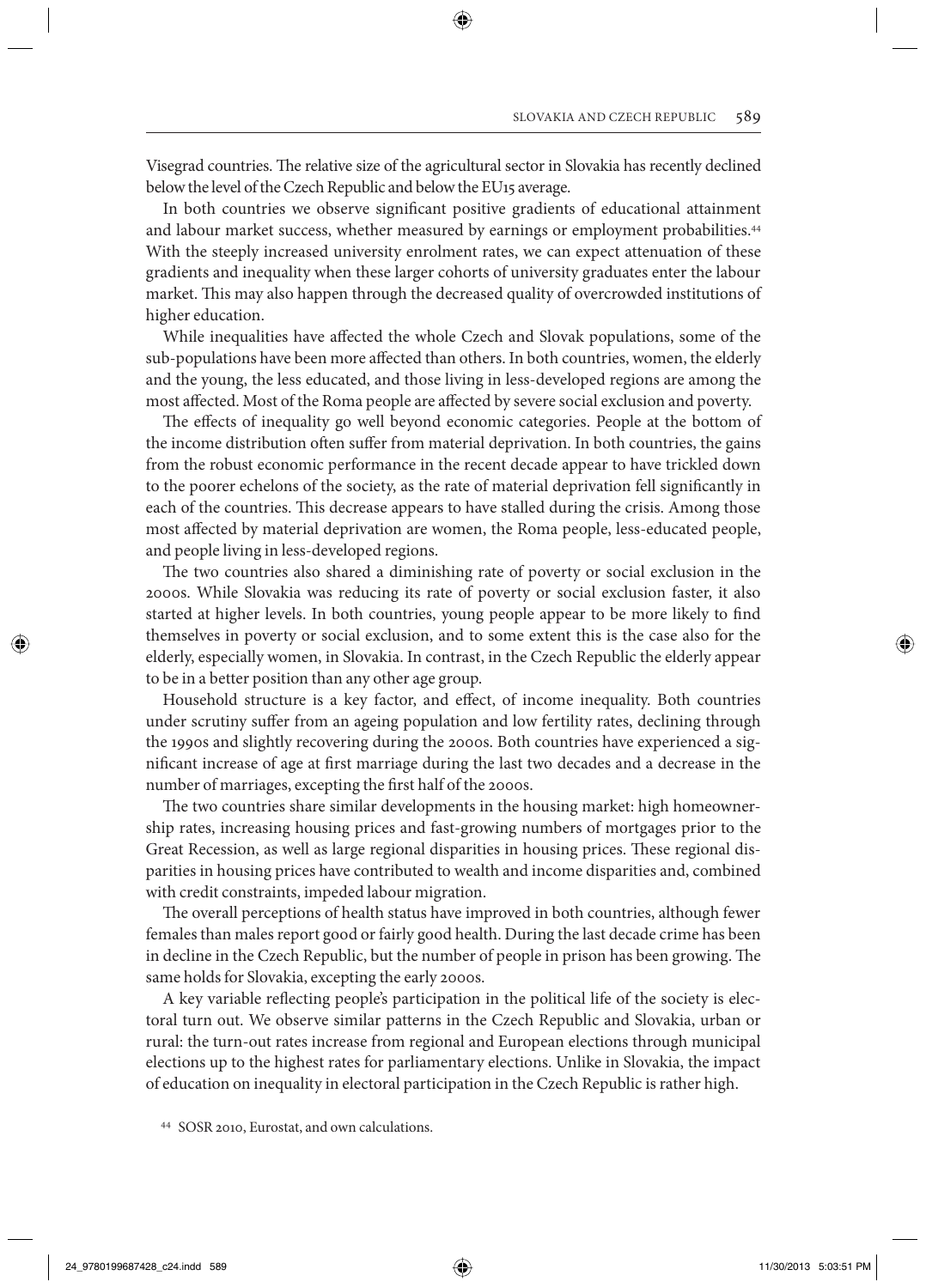Civic participation is somewhat higher in the Czech Republic, which also exhibits a steeper gradient by education and to some extent also by income. Both nations have experienced rather similar patterns of declining union density and union coverage. In both countries trust in other people has been generally increasing since the early 2000s, with Slovakia enjoying a considerably more significant improvement in this measure of trust, although still at somewhat lower levels than in the Czech Republic. The educational and especially income gradients are steeper in Slovakia.

 Institutional trust has also been improving in the two countries, although remaining relatively low by the standards observed in Western Europe. Slovakia belongs to the countries with a robust support for European Union institutions, whereas the Czech Republic exhibits a higher degree of Euro-scepticism.

The two countries differ significantly when it comes to voters' preferences for extremist parties. While, in Slovakia, the majority of votes for extremists go to right-wing parties, in the Czech Republic they go to the left extreme of the spectrum. The underlying explanatory factor may be a higher degree of conservatism in Slovak society. Quite remarkably, in spite of the adverse effects of the Great Recession, both countries, especially Slovakia, have exhibited declining support for extremist parties since the late 2000s. On the other hand, the shares of people identifying with extreme political views on the left -right spectrum remained significant in both countries. In the same vein, tolerance toward immigration has declined in both countries.

The negative perceptions of existing income inequality have been declining in both countries, from significantly higher levels in Slovakia. The approval of governmental redistribution of income is significantly stronger in Slovakia than the Czech Republic, with both countries sharing negative gradients by education and income. While satisfaction with the social situation is higher and stagnating in the Czech Republic, it is growing in Slovakia.

The future prospects of inequalities are largely determined by the quality of health care and education. Public expenditures on health care have been relatively high and increasing in the Czech Republic, whereas in Slovakia they have been stagnating. When it comes to education, both countries share the trend of decreasing numbers of pupils but increased participation in tertiary education, an early-tracking educational system, and limited life-long learning. Against this background, both countries also experienced decreasing expenditures on education until 2008, with a slight increase in 2009. While part of this development can be explained by strong GDP growth prior to 2008 and a decline in 2009, these trends still signify a decreasing priority given to education and result in several problems, including a deteriorating quality of education and negative selection into teaching occupations. All these factors combined to provide for increased inequalities in the distribution of human capital. With the declining capacity of the welfare state to dampen their impacts, these fundamental inequalities will, in both countries, manifest themselves in increasing inequalities in terms of most socio-economic variables, including income, poverty, political and civic participation, or crime.

#### **References**

 Atkinson , A. B. and Micklewright, J. ( 1992 ), *Economic Transformation in Eastern Europe and the Distribution of Income* , Cambridge : Cambridge University Press .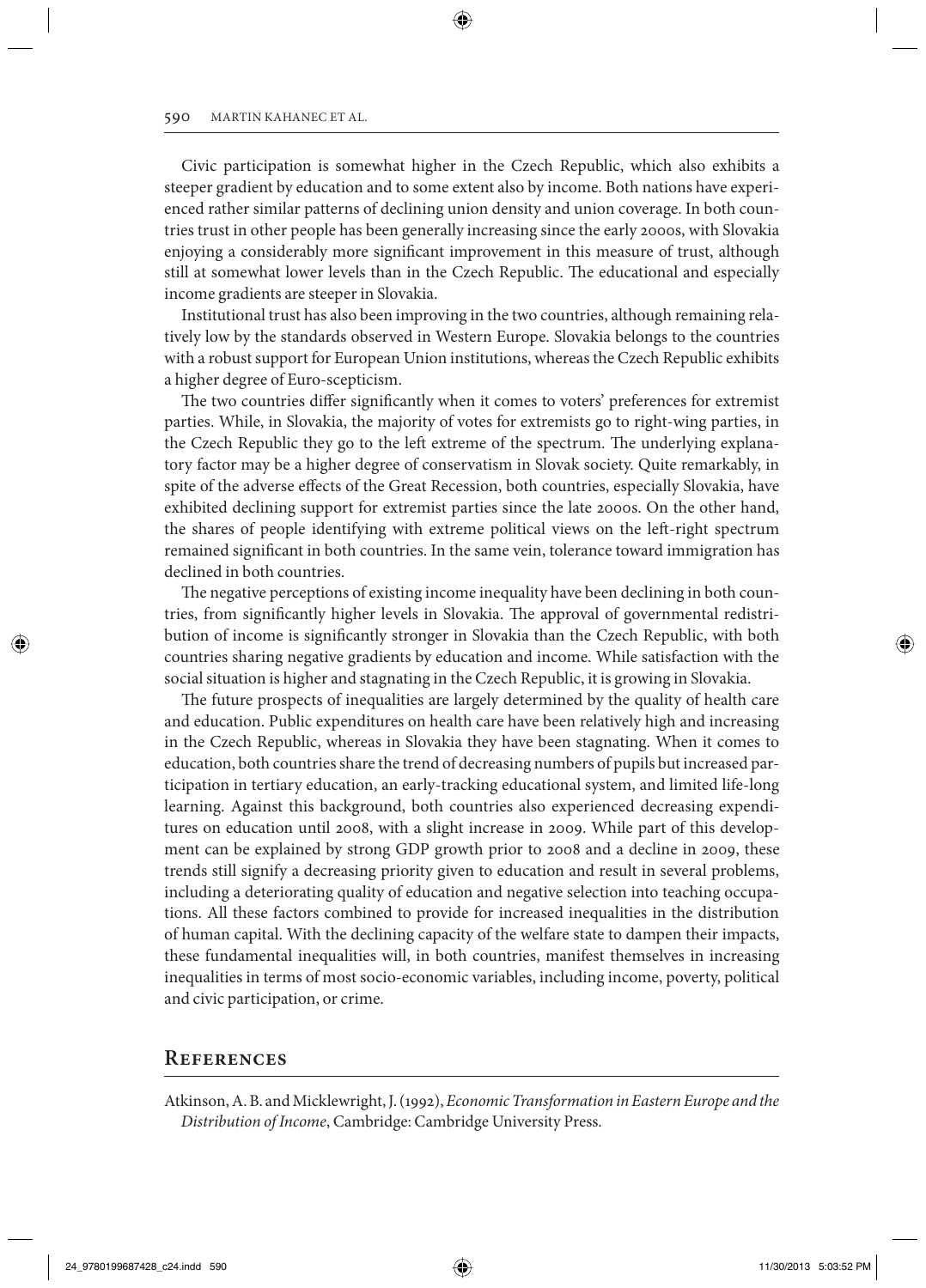- Bojarski, I. and Koster, W.S. (2012), *The Slovak Judiciary: Its Current State and Challenges*, Bratislava: Open Society Foundation.
- Brook , A.-M. and Leibfritz, W. ( 2005 ), 'Slovakia's Introduction of a Flat Tax as Part of Wider Economic Reforms', *OECD Economics Department Working Papers* , 448.
- Brožovičová, K., Fabo, B., Kahanec, M., and V. Messing (2012), 'Overview of the Labour Market Situation of Low-Educated and Roma Population and Regulation Affecting their Employment'. *NEUJOBS State of the Art Report No. D19.1.*
- Cornia, G. A. (1994), 'Income Distribution, Poverty and Welfare in Transitional Economies: A Comparison between Eastern Europe and China' . *Journal of International Development*, 6(5): 569-607.
- Davidová, E. *et al.* ( 2010 ), *Kvalita života a sociální determinant zdraví u Romů v České a Slovenské republice*, Praha: Triton.
- Drnáková , L. ( 2007 ), *'* Determinants of Secondary School Choice in the Czech Republic', *CERGE-EI Working Paper* No. 341.
- Dušek , L. ( 2012 ), *Kde hledat pří č iny přeplněných věznic* , Praha, IDEA 4/2012
- Filer , R. K. , Jurajda, Š., and Plánovský, J. ( 1999 ), ' Education and Wages in the Czech and Slovak Republics during Transition', *Labour Economics*, 6(4), 581-593.
- Gabal , I. ( 2006 ), *Analýza sociálně vylou č ených romských lokalit a absorp č ní capacity subjektů působících v této oblasti* , Praha, MPSV CR.
- Garner , T. I. , and Terrell, K. ( 1998 ), 'A Gini Decomposition Analysis of Inequality in the Czech and Slovak Republics During the Transition', *The Economics of Transition*, 6(1): 23–46.
- Hayo, B. (2007), 'Happiness in Transition: An Empirical Study on Eastern Europe', *Economic Systems*, 31(2), 204-221.
- Hromádková , E. , and Zdeněk, M. ( 2012 ), ' Demand Side Cost-Sharing and Prescription Drugs Utilization: Evidence from a Quasi-Natural Experiment', mimeo.
- Kahanec, M., and Zimmermann, K.F. (2009), 'International Migration, Ethnicity and Economic Inequality' , in Salverda , W. , Nolan B. , and Smeeding , T.M. (eds.), *Oxford Handbook on Economic Inequality*, Oxford: Oxford University Press, 455-490.
- Kahanec M., Guzi, M., Martišková, M., Paleník, M., Pertold, F. and Siebertová, Z. (2013), *GINI Country Report: The Czech Republic and Slovakia*, GINI Country Report available at <[http:// www.gini-research.org/CT-Czech-and-Slovak](http://www.gini-research.org/CT-Czech-and-Slovak)> .
- Linek, L. (2011), 'Proč se měnila úroveň účasti ve volbách do Poslanecké sněmovny v letech 1996–2010?' ['Why Did Voter Turnout in the Czech General Elections Change between 1996 and 2010?'], *Czech Sociological Review*, 47(1), 9-32.
- Lovaš L. ( 2010 ), ' Politické postoje' , in: Výrost J. a kol., *Európska sociálna sonda (ESS) 4.kolo na*   $Slovensku$ , Košice: UNIVERSUM.
- Mareš, P. (1999), Sociology of Inequality and Poverty, Prague: Sociologické nakladatelství.
- Melicherčík, I., and C. Ungvarský. (2004), 'Pension Reform in Slovakia: Perspectives of the Fiscal Debt and Pension Level', *Finance a úvěr* , *Czech Journal of Economics and Finance* ,  $24(9-10), 391-404.$
- MF SR. (2005), *Podklad k Daňovej reforme*, Ministerstvo finacií SR. Retrieved on August 25, 2012, from < [http://www.fi nance.gov.sk/Default.aspx?CatID=3996 >](http://www.finance.gov.sk/Default.aspx?CatID=3996)
- Milanovic, B. (1998), 'Income, Inequality, and Poverty during the Transition from Planned to Market Economy', *World Bank Regional and Sectoral Studies*, Washington, D.C.: The World Bank.
- Mishler, W., and Rose, R. (2001), 'What are the Origins of Political Trust? Testing Institutional and Cultural Theories in Post-Communist Societies,' *Comparative Political Studies*,  $34(1), 30-62.$